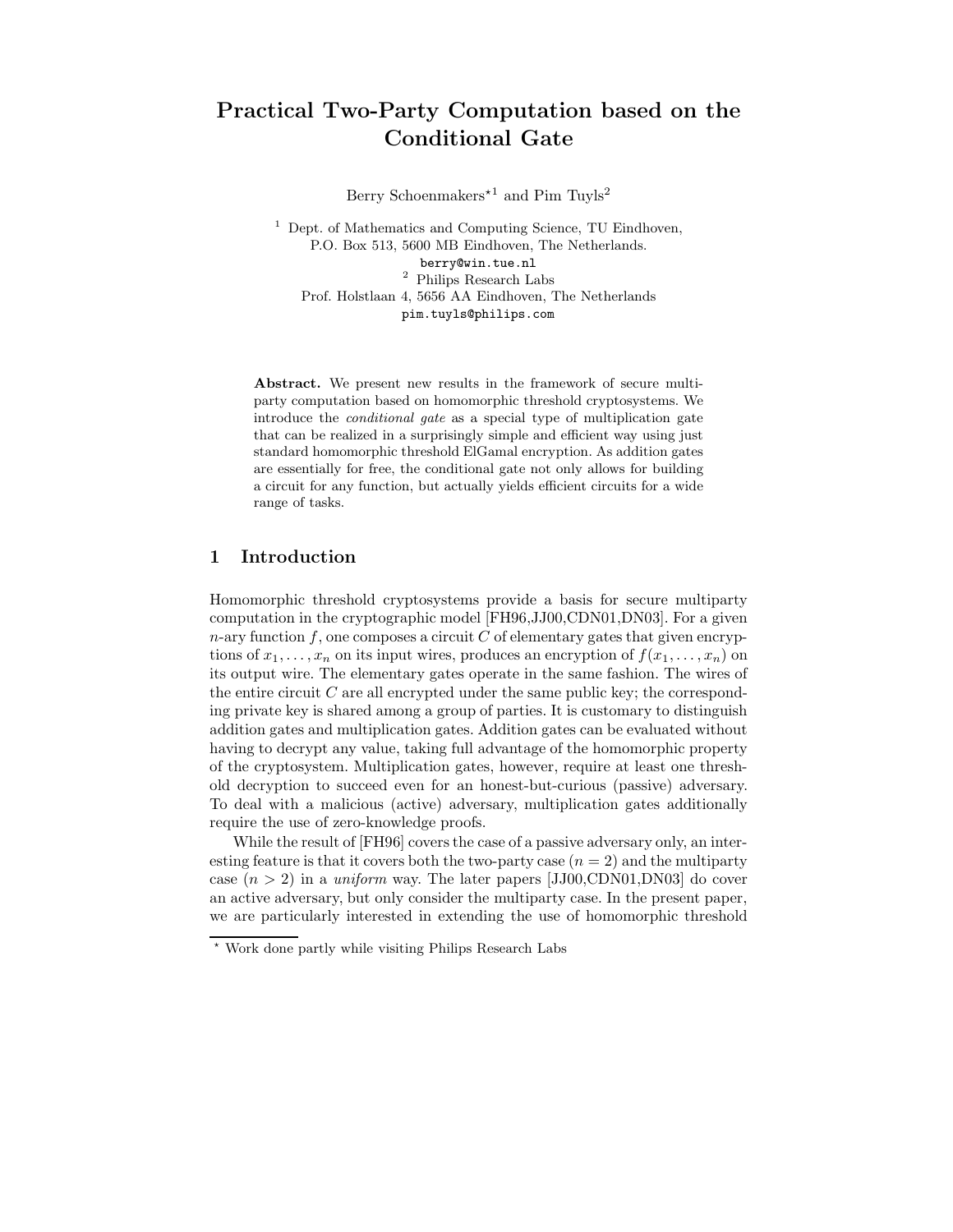cryptosystems to the two-party case. We observe that solutions based on homomorphic threshold cryptosystems can be used just as well in the two-party case. To cover fairness, however, an additional protocol is needed that allows two parties to jointly decrypt the outputs in a gradual fashion. We present such a protocol by showing how to adapt the decryption step of a homomorphic threshold cryptosystem.

A major advantage of secure multiparty computation based on homomorphic threshold cryptosystems is the fact that it results in particularly efficient solutions, even for active adversaries. The communication complexity, which is the dominating complexity measure, is  $O(nk|C|)$  bits for [JJ00,CDN01,DN03], where n is the number of parties, k is a security parameter, and  $|C|$  is the number of gates of circuit C. A more detailed look at the performance of these solutions reveals, however, that there is considerable room for improvement in several respects.

It is assumed in [JJ00,CDN01,DN03] that the shared key for the homomorphic threshold cryptosystem used in the multiparty protocol is already given. As a consequence, the communication complexity of  $O(nk|C|)$  bits does not include the communication needed for the distributed key generation (DKG) protocol of the underlying threshold cryptosystem. However, the performance of the DKG protocol is an issue since we envision a system supporting ad hoc contacts among a large group of peer users, where any pair of users may decide to engage in a secure two-party computation for a dynamically agreed upon function. For example, "profile matching" is an application in which two users jointly test whether some function of their (personal) profiles exceeds a given threshold, without divulging any further information on their profiles. In this scenario, it is unreasonable to assume that each pair of users shares a specific key pair for the underlying threshold cryptosystem. Instead, each time two users want to perform a two-party computation, they would need to run the DKG protocol first.

In this respect, an advantage of the Mix and Match approach of [JJ00] is its applicability to any discrete log setting, whereas [CDN01,DN03] depend critically on an RSA-like setting (e.g., using Paillier's cryptosystem). The advantage is that DKG protocols for discrete log based cryptosystems are efficient and relatively simple (see [Ped91,GJKR99]). In particular, DKG can be achieved practically for free in the two-party case. This contrasts sharply with the known protocols for distributed generation of a shared RSA modulus. Briefly, for the two-party case (without a helper party), Gilboa [Gil99] reports a communication complexity of about 42MB (or 29MB for a slightly optimized version) for generating a shared 1024-bit RSA modulus, while covering passive adversaries only. And, for the multiparty case, the results of [ACS02] show what is currently achievable, also covering passive adversaries only.

Interestingly, it is actually possible to combine the benefits of a discrete log setting and an RSA-like setting, as demonstrated recently in [DJ03]. To this end, one uses an amalgam of the ElGamal cryptosystem and the Paillier cryptosystem (such a combination has also been presented in the full version of [CS02]). A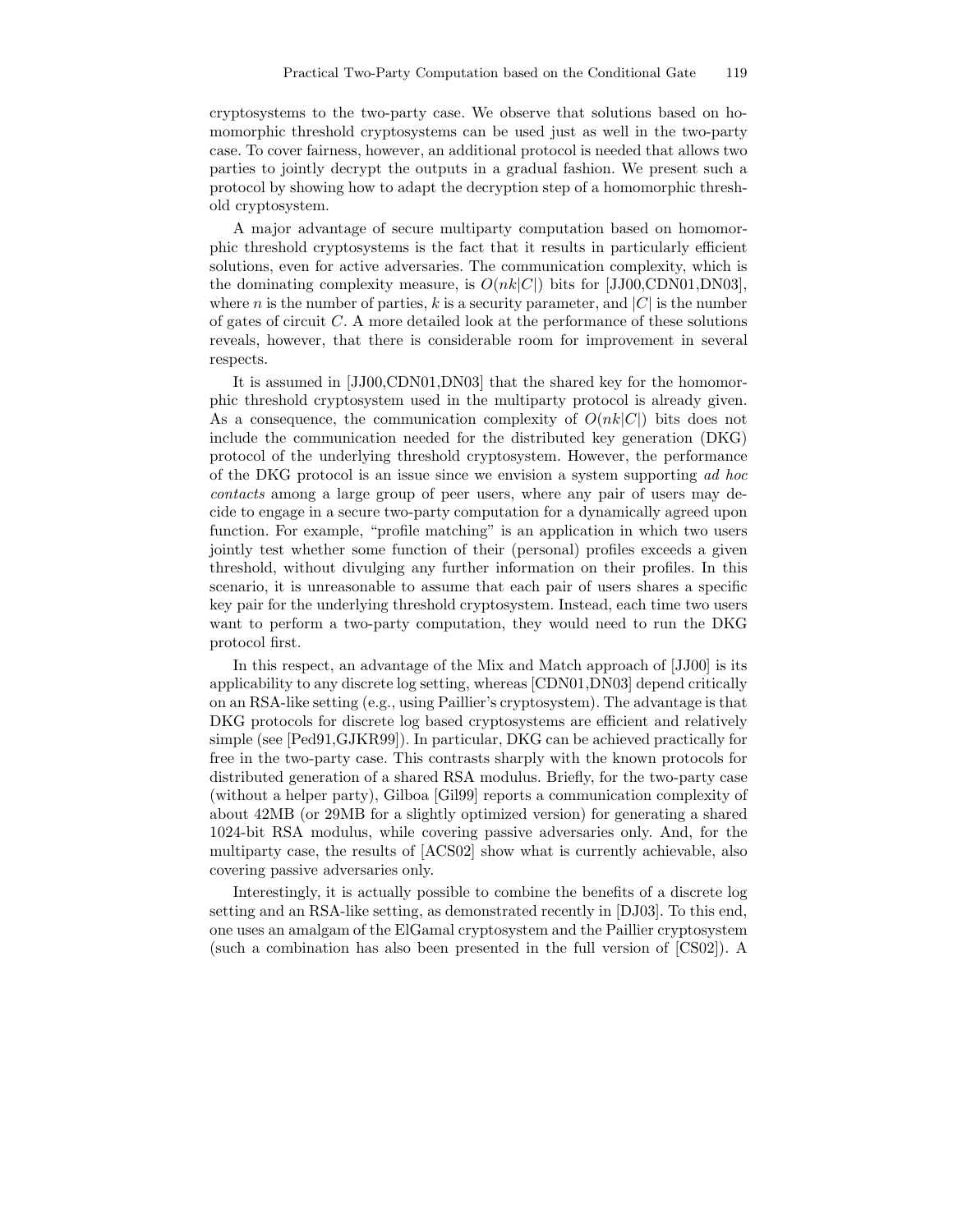system supporting ad hoc contacts may then be set up by jointly generating a single RSA modulus (between as many parties as deemed necessary, e.g., using a robust version of [ACS02]). A discrete log based DKG protocol will suffice to generate a shared key between any two users. We do note however that the security of the resulting system relies on both a discrete log related assumption and a factoring related assumption, which is undesirable from a theoretical point of view.

In this paper, we will focus on a solution for which the security depends on the standard decisional Diffie-Hellman (DDH) assumption. As a consequence our protocols can be implemented using elliptic curves, for which the security is assumed to be exponential as a function of the security parameter rather than sub-exponential (as for RSA, for example). The Mix and Match approach of [JJ00] is also secure under DDH, but we note that the resulting protocol for evaluating multiplication gates is—despite its conceptual simplicity—quite inefficient. We will show how to evaluate multiplication gates in a much simpler way, such that the computational effort decreases by at least one order of magnitude (that is, a ten-fold speed-up is achieved, see Section 3.3). On the other hand, a disadvantage of our approach is that, in general, the round complexity is  $O(nd)$ for n parties and circuit depth  $d = d(C)$ , versus  $O(n+d)$  for Mix and Match. For two-party computation, however, the round complexity is  $O(d)$  in both cases, and more generally for small  $n$  the gain in computational efficiency outweighs the increased round complexity.

The basis of our approach is formed by the conditional gate, a special multiplication gate which we show to be efficiently implementable under DDH. Basically, a conditional gate allows us to efficiently multiply two encrypted values  $x$  and  $y$ , as long as x is restricted to a two-valued domain, e.g.,  $x \in \{0, 1\}$ . We emphasize that the value of y is not restricted, e.g., we may have  $y \in \mathbb{Z}_q$ , where q is a large prime. This property can be exploited when designing circuits for specific functions. For example, from the formula  $(y'_0, y'_1) = (y_0 - x(y_0 - y_1), y_1 + x(y_0 - y_1)),$ with  $x \in \{0, 1\}$ , one sees that a conditional swap gate, swapping any two values in  $\mathbb{Z}_q$  depending on the value of x, can be obtained using a single conditional gate. We will indicate that, using ElGamal, one cannot expect to achieve a multiplication gate for which both inputs are unrestricted. Note, however, that the result of [CDN01] shows that multiplication of two unrestricted values can be achieved efficiently under a factoring related assumption.

Overview. Throughout the paper we will describe the results in a general setting of *n*-party computation,  $n \geq 2$ , although we are mainly interested in the two-party case. In Section 2, we review the basics for homomorphic threshold ElGamal. In Section 3, we introduce the conditional gate as our elementary multiplication gate, and we show how it can be used to achieve xor-homomorphic ElGamal encryption efficiently. In Section 4, we then consider the secure evaluation of arbitrary circuits, following [CDN01], which we extend with a new, non-interactive protocol for achieving private outputs. Furthermore, we propose an efficient protocol for achieving fairness in the two-party case. In Section 5, we show that particularly efficient circuits can be built for basic operations such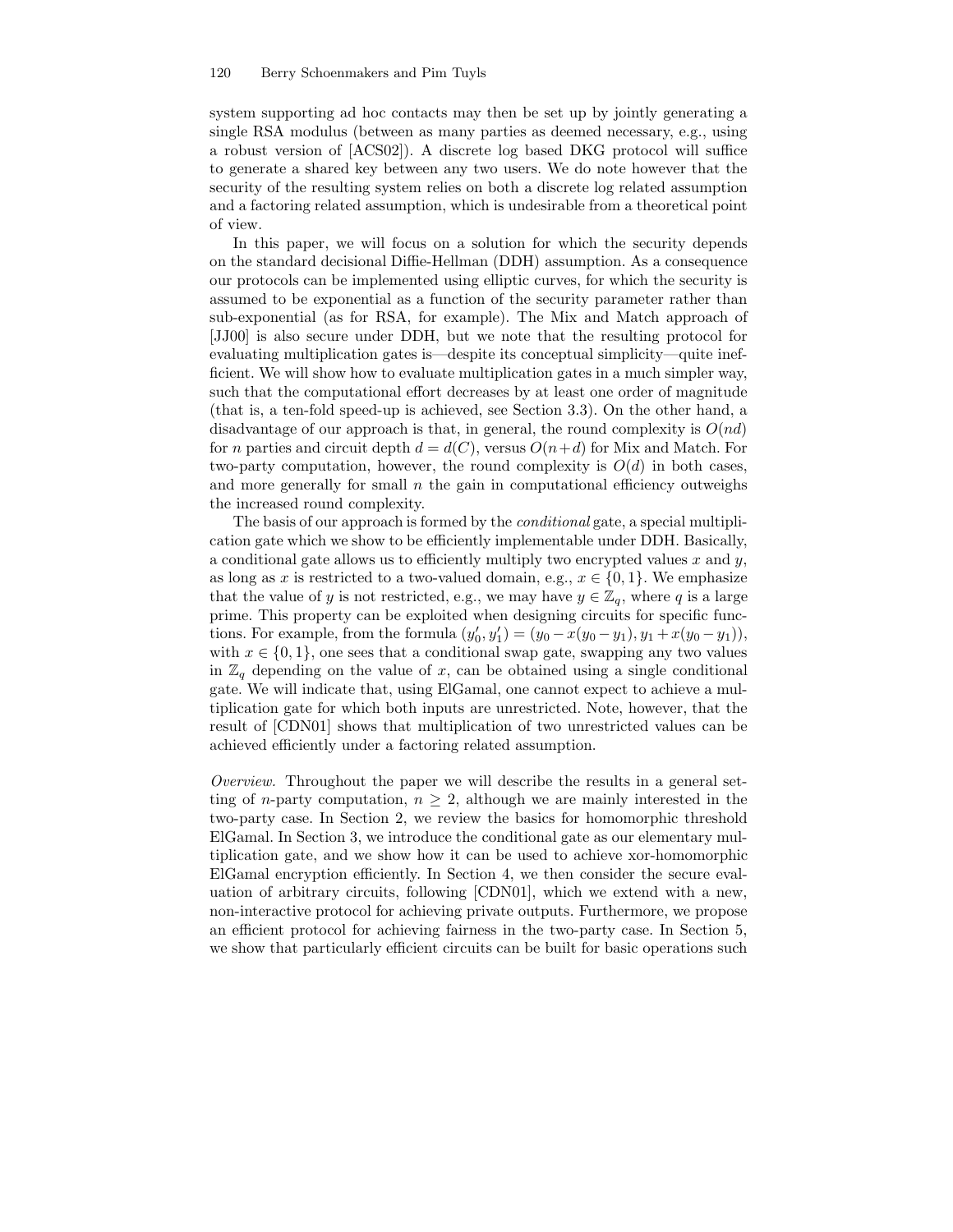as integer comparison, paying special attention to Yao's well-known millionaires problem in Section 5.2, for which we obtain a solution requiring  $12m$  exponentiations for m-bit integers. Finally, in Section 6, we conclude with future work and give an example of a more advanced application which we call 'profile matching'.

## 2 Preliminaries on Homomorphic Threshold ElGamal

Discrete Log Setting. Let  $G = \langle q \rangle$  denote a finite cyclic (multiplicative) group of prime order  $q$  for which the Decision Diffie-Hellman (DDH) problem is assumed to be infeasible: given  $g^{\alpha}, g^{\beta}, g^{\gamma} \in_R G$ , it is infeasible to decide whether  $\alpha\beta \equiv \gamma$  $\pmod{q}$ . This implies that the Diffie-Hellman (DH) problem, which is to compute  $g^{\alpha\beta}$  given  $g^{\alpha}, g^{\beta} \in_R G$ , is infeasible as well. In turn, this implies that the Discrete Log (DL) problem, which is to compute  $\log_g h = \alpha$  given  $g^{\alpha} \in_R G$ , is infeasible.

Homomorphic ElGamal Encryption. For public key  $h \in G$ , a message  $m \in \mathbb{Z}_q$ is encrypted as a pair  $(a, b) = (g^r, g^m h^r)$ , with  $r \in_R \mathbb{Z}_q$ . Encryption is additively homomorphic: given encryptions  $(a, b), (a', b')$  of messages  $m, m'$ , respectively, an encryption of  $m + m'$  is obtained as  $(a, b) \star (a', b') = (aa', bb') =$  $(g^{r+r'}, g^{m+m'}h^{r+r'}).$ 

Given the private key  $\alpha = \log_g h$ , decryption of  $(a, b) = (g^r, g^m h^r)$  is performed by first calculating  $b/a^{\alpha} = g^m$ , and then solving for  $m \in \mathbb{Z}_q$ . In general, this is exactly the DL problem, which we assume to be infeasible. The way out is to require that message m is constrained to a sufficiently small set  $M \subseteq \mathbb{Z}_q$ . In this paper, the cardinality of M will be very small, often  $|M| = 2$ .

Homomorphic ElGamal encryption is semantically secure assuming the infeasibility of the DDH problem. Throughout the paper, we use  $\llbracket m \rrbracket$  to denote the set of all ElGamal encryptions of  $m$  under some understood public key  $h$ , and, frequently, we also use  $\llbracket m \rrbracket$  to denote one of its elements. More formally, using that  $[0]$  is a subgroup of  $G \times G$ ,  $[m]$  is the coset of  $[0]$  in  $G \times G$  containing encryption  $(1, g<sup>m</sup>)$ . Hence, encryptions  $(a, b)$  and  $(a', b')$  belong to the same coset iff  $\log_g(a/a') = \log_h(b/b')$ . Lifting the operations on the direct product group  $G \times \tilde{G}$  to the cosets, we thus have, for  $x, y \in \mathbb{Z}_q$ , that  $\llbracket x \rrbracket \times \llbracket y \rrbracket = \llbracket x + y \rrbracket$ , and  $\llbracket x \rrbracket^y = \llbracket xy \rrbracket$ , where  $(a, b)^c = (a^c, b^c)$  for  $c \in \mathbb{Z}_q$ . Hence,  $\llbracket x \rrbracket \star \llbracket y \rrbracket^{-1} = \llbracket x - y \rrbracket$ . Addition and subtraction over  $\mathbb{Z}_q$  and multiplication by a publicly known value in  $\mathbb{Z}_q$  can thus be performed easily on encrypted values. These operations are deterministic. Another useful consequence is that any encryption in  $\llbracket x \rrbracket$  can be transformed into a statistically independent encryption in  $||x||$  by multiplying it with a uniformly selected encryption in  $[0]$ ; this is often referred to as "random re-encryption."

Pedersen Commitment. Given  $h' \in G$ , a Pedersen commitment to  $m \in \mathbb{Z}_q$  is a value  $b = g^m h'^r$ , with  $r \in_R \mathbb{Z}_q$ . The commitment is opened by revealing m and r. Pedersen's scheme is unconditionally hiding and computationally binding, under

<sup>&</sup>lt;sup>1</sup> For intervals M, the Pollard- $\lambda$  ("kangaroo") method runs in  $O(\sqrt{|M|})$  time using  $O(1)$  storage.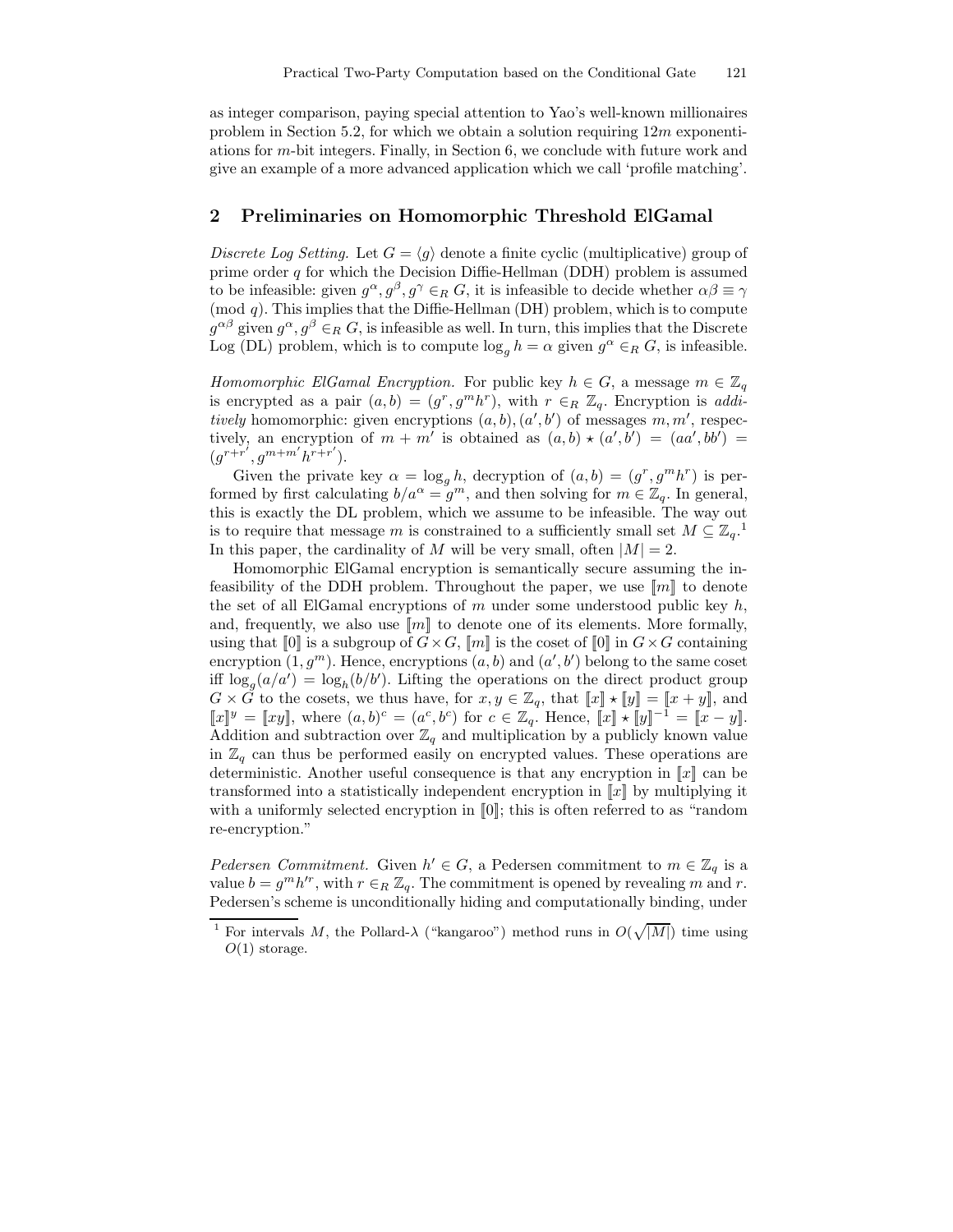the assumption that  $\log_g h'$  cannot be determined. The commitment scheme is also additively homomorphic, and we will sometimes use  $\langle\!\langle m \rangle\!\rangle$  to denote a commitment to message m, where the randomization is suppressed.

Σ-Protocols. We briefly mention a few facts about Σ-protocols. A Σ-protocol for a relation  $R = \{(v, w)\}\$ is a three-move protocol between a prover and a verifier, where the prover does the first move. Both parties get a value  $v$  as common input, and the prover gets a "witness" w as private input,  $(v, w) \in R$ . A  $\Sigma$ protocol is required to be a proof of knowledge for relation  $R$  satisfying special soundness and special honest-verifier zero-knowledge. See [CDS94] for details.

We need some well-known instances of  $\Sigma$ -protocols. The simplest case is Schnorr's protocol for proving knowledge of a discrete log  $\alpha$ , on common input  $a = g^{\alpha}$ , and Okamoto's variant for proving knowledge of  $\alpha, \beta$ , on common input  $a = g^{\alpha}h^{\beta}$ . Another basic case is Chaum-Pedersen's protocol for proving knowledge of  $\alpha$ , on common input  $(a, b) = (g^{\alpha}, h^{\alpha})$ , which is a way to prove that  $(a, b) \in [0]$  without revealing any information on  $\alpha$ . Applying OR-composition [CDS94], these basic protocols can be combined into, for instance, a Σ-protocol for proving that  $(a, b) \in [0] \cup [1]$ , where the common input is an ElGamal encryption  $(a, b)$ . The latter protocol thus proves that the message encrypted (which is an element of  $\mathbb{Z}_q$ ) actually is a "bit", without divulging any further information on the message.

For simplicity, we will use the non-interactive versions of these  $\Sigma$ -protocols, which are obtained via the Fiat-Shamir heuristic, that is, by computing the challenge as a hash of the first message (and possibly other inputs). The resulting proofs are known to be secure in the random oracle model; in particular, we will use that these proofs can be simulated.

Threshold ElGamal Decryption. We use a  $(t+1, n)$ -threshold ElGamal cryptosystem,  $0 \le t \le n$ , in which encryptions are computed using a common public key  $h$  (as above) while decryptions are done using a joint protocol between  $n$  parties  $P_1, \ldots, P_n$ . Each party  $P_i$  holds a share  $\alpha_i \in \mathbb{Z}_q$  of the private key  $\alpha = \log_a h$ , where the corresponding value  $h_i = g^{\alpha_i}$  is public. As long as more than t parties take part, decryption will succeed, whereas  $t$  or less parties are not able to decrypt successfully.

The parties initially obtain their shares  $\alpha_i$  by running a secure distributed key generation protocol; see [Ped91,GJKR99] for details. We note that these protocols are practical (the communication complexity is  $O(n^2k)$  bits for security parameter k, where the hidden constant is small). For the two-party case  $(t = 1,$  $n = 2$ , we briefly describe a (non-robust) distributed key generation protocol in the spirit of [GJKR99]. The protocol consists of two steps. In the first step, party  $P_i$ ,  $i = 1, 2$ , broadcasts a Pedersen commitment  $b_i = g^{\alpha_i} h'^{r_i}$ , with  $\alpha_i, r_i \in_R \mathbb{Z}_q$ along with a proof of knowledge for  $\alpha_i, r_i$ . In the second step, party  $P_i$ ,  $i = 1, 2$ , broadcasts  $r_i$  along with a proof of knowledge of  $\log_g h_i$ , where  $h_i = b_i/h'^{r_i}$ . The joint public key is  $h = h_1 h_2$ , with private key  $\alpha = \alpha_1 + \alpha_2$ . Clearly, this protocol is very practical. In many cases, it may even be replaced by the trivial one-round protocol in which both parties broadcast  $h_i = g^{\alpha_i}$  and a proof of knowledge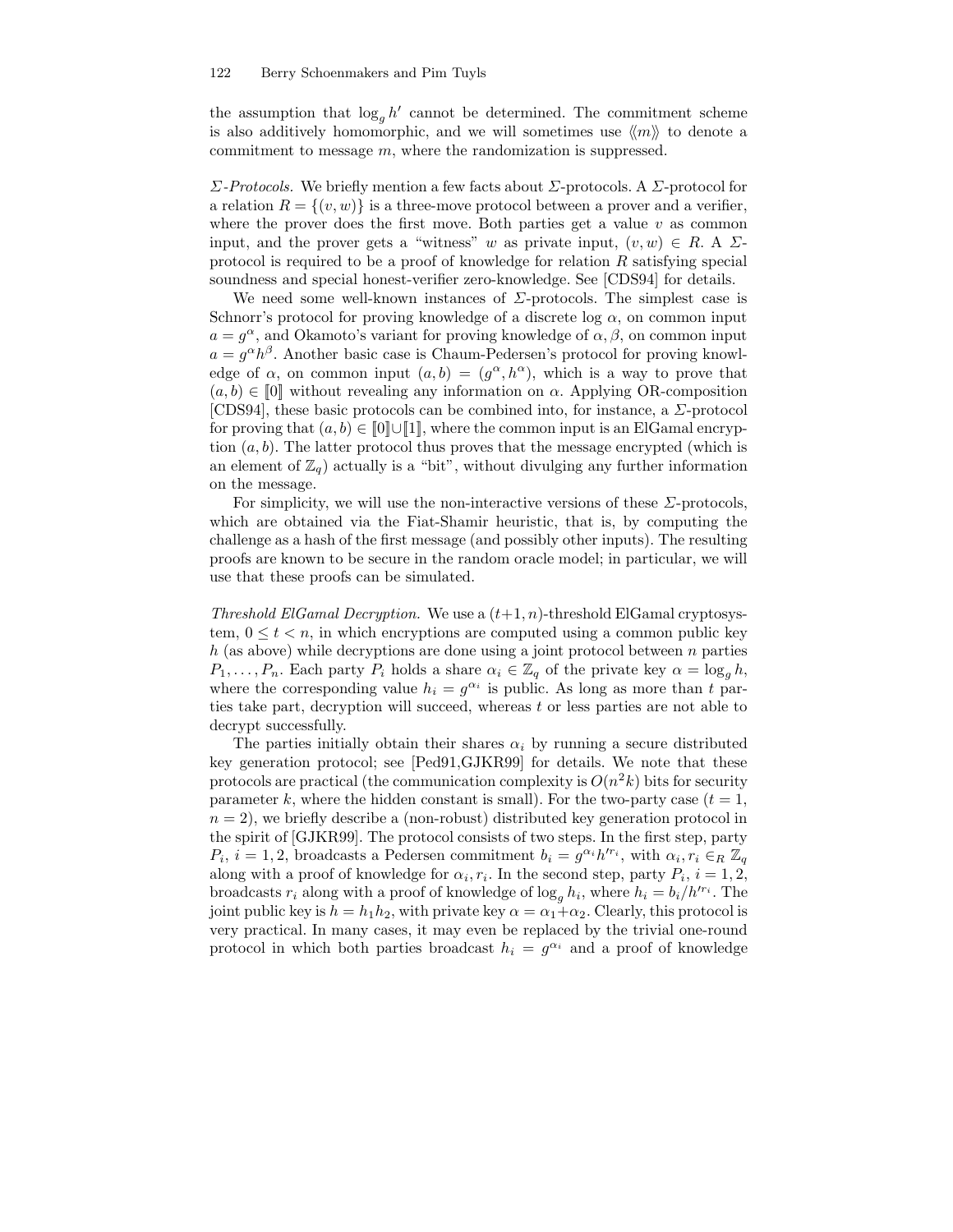of  $\alpha_i$ . Although the trivial protocol allows one of the parties to influence the distribution of the public key h slightly, this need not be a problem for the application in which the key is used; see [GJKR03] for more details.

For decryption of  $(a, b)$ , party  $P_i$ ,  $i = 1, \ldots, n$ , produces a decryption share  $d_i = a^{\alpha_i}$  along with a proof that  $\log_a d_i = \log_g h_i$ . Assuming w.l.o.g. that parties  $P_1, \ldots, P_{t+1}$  produce correct decryption shares, the message can be recovered from  $g^m = b/a^{\alpha}$ , where  $a^{\alpha}$  is obtained from  $d_1, \ldots, d_{t+1}$  by Lagrange interpolation. Assuming homomorphic ElGamal,  $m \in M$  will hold for some small set M; if such m cannot be found decryption fails. Also, if fewer than  $t + 1$  parties provide a correct decryption share, decryption fails.

For later use in the proof of Theorem 1, we note that the threshold decryption protocol can be simulated for any input  $(a, b) \in [m]$ , provided message  $m \in \mathbb{Z}_q$ is given as well. Assume w.l.o.g. that parties  $P_1, \ldots, P_t$  are corrupted, hence collectively form the adversary. The simulator first extracts the shares  $\alpha_1, \ldots, \alpha_t$ of the adversary, by rewinding the proofs of knowledge based on these shares. (The parties prove knowledge of their shares during the distributed key generation protocol.) The simulator then computes  $a^{\alpha} = b/g^m$  from b and m. The simulator then computes the correct decryption shares for the corrupted parties as  $a^{\alpha_1}, \ldots, a^{\alpha_t}$ , which enables the computation of the decryption shares for the honest parties by Lagrange interpolation on  $a^{\alpha}, a^{\alpha_1}, \ldots, a^{\alpha_t}$ . The corresponding proofs of correct decryption are simulated for the honest parties. For the corrupted parties, the decryption shares and the proofs of correct decryption are obtained from the adversary, running it as a black box; possibly some of these shares are wrong and/or some of the proofs fail, but these values are included in the output of the simulator anyway. The simulation is then completed by recovering the message as in the real protocol, possible ending with a decryption failure. As a result, the simulated transcript is consistent with the view of the adversary and statistically indistinguishable of real transcripts.

# 3 Special Multiplication Protocols

The results of the previous section imply that a function  $f$  can be evaluated securely in a multiparty setting if f can be represented as a circuit over  $\mathbb{Z}_q$  consisting only of addition gates and simple multiplication gates. Here, an addition gate takes encryptions  $\llbracket x \rrbracket$  and  $\llbracket y \rrbracket$  as input and produces  $\llbracket x \rrbracket \star \llbracket y \rrbracket = \llbracket x + y \rrbracket$ as output, and a simple multiplication gate takes  $\llbracket x \rrbracket$  as input and produces  $\llbracket x \rrbracket^c = \llbracket cx \rrbracket$  as output, for a publicly known value  $c \in \mathbb{Z}_q$ . To be able to handle any function  $f$ , however, we need more general multiplication gates for which both inputs are encrypted.

In this section, we consider two special multiplication gates. If no restrictions are put on x or y, a multiplication gate, taking  $\llbracket x \rrbracket$  and  $\llbracket y \rrbracket$  as input and producing  $\llbracket xy \rrbracket$  as output efficiently, cannot exist assuming that the DH problem is infeasible.<sup>2</sup> Therefore, we consider two special multiplication gates, putting

<sup>&</sup>lt;sup>2</sup> Given  $g^x$ ,  $g^y$  we form encryptions [x], [y] and feed these into the multiplication gate. The gate would return an encryption  $\llbracket xy \rrbracket$ , which would give  $g^{xy}$  upon decryption.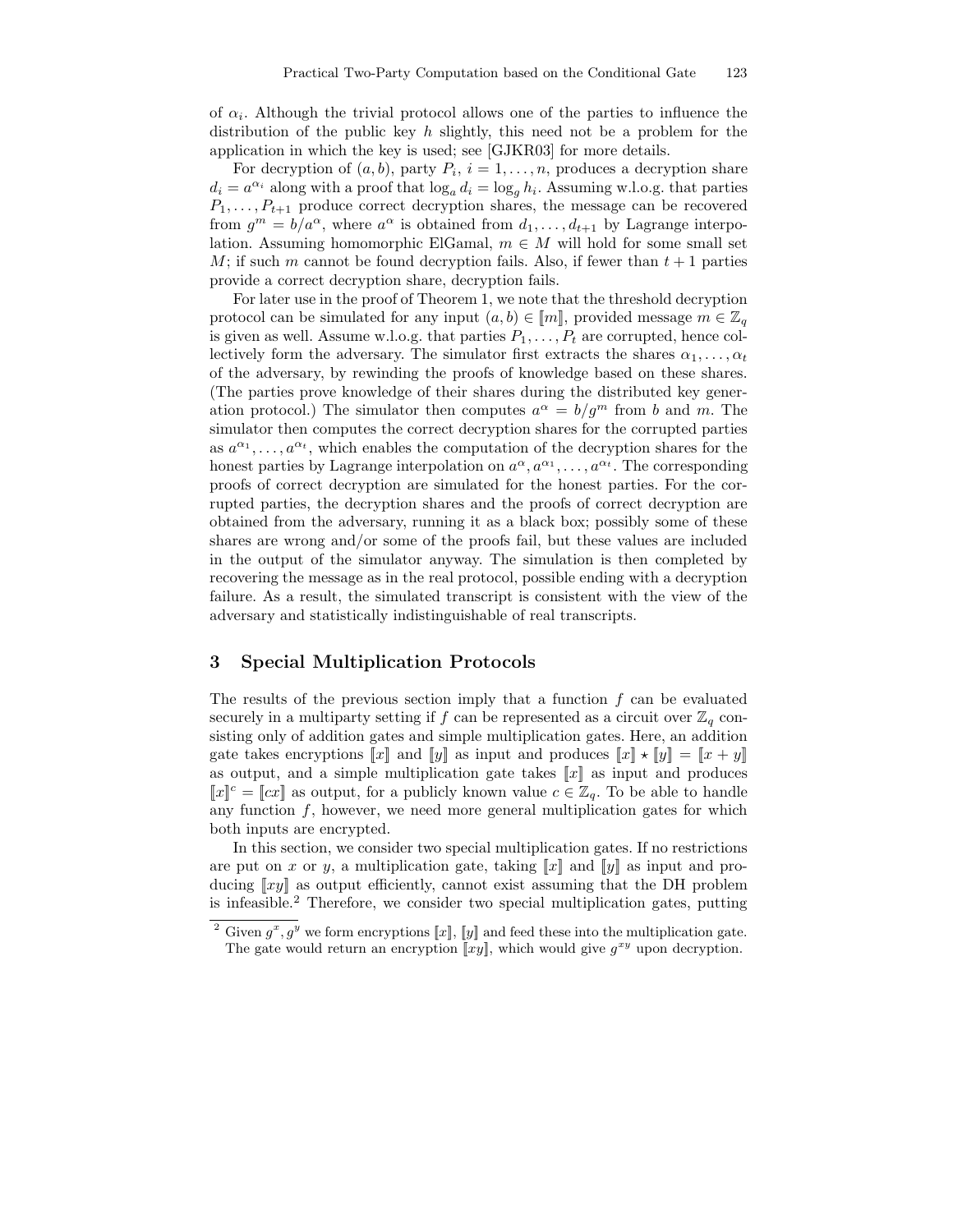some restrictions on the multiplier  $x$ . The first gate requires that the multiplier  $x$  is *private*, which means that it is known by a single party. The second gate, referred to as the *conditional gate*, requires that the multiplier x is from a  $di$ chotomous (two-valued) domain. As a direct application of the conditional gate, we also consider xor-homomorphic encryption based on ElGamal encryption.

#### 3.1 Multiplication with a Private Multiplier

We present a multiplication protocol where the multiplier  $x$  is a *private* input rather than a shared input. That is, the value of x is known by a single party P. No restriction is put on the multiplicand  $y$ . Multiplication with a private multiplier occurs as a subprotocol in the protocol for the conditional gate and in other protocols further on in the paper.

Given encryptions  $[x] = (a, b) = (g^r, g^x h^r)$  and  $[y] = (c, d)$ , where party P knows r, x, party P computes on its own a randomized encryption  $\llbracket xy \rrbracket$  =  $(e, f) = (g^s, h^s) \star [y]^x$ , with  $s \in_R \mathbb{Z}_q$ , using the homomorphic properties. Party P then broadcasts  $\llbracket xy \rrbracket$  along with a proof showing that this is the correct output, which means that it proves knowledge of witnesses  $r, s, x \in \mathbb{Z}_q$  satisfying  $a = g^r$ ,  $b = g^x h^r, e = g^s c^x, f = h^s d^x.$ 

For later use, we need to be able to simulate the above protocol. The simulator gets as input  $\llbracket x \rrbracket$  and  $\llbracket y \rrbracket$ , and a correct output encryption  $\llbracket xy \rrbracket$ , but it does not know x. As a result, the simulator only needs to add a simulated proof of knowledge. The simulated transcript is statistically indistinguishable from a real transcript.

Below, we will also use a variation of the above protocol, where the private multiplier x is multiplied with several multiplicands  $y_i$  at the same time. Furthermore, we note that often a slight optimization is possible by using a Pedersen commitment  $\langle x \rangle = g^x h'^r$  instead of an ElGamal encryption  $\llbracket x \rrbracket = (g^r, g^x h^r)$  for the multiplier.

#### 3.2 Conditional Gate

Next, we consider a multiplication gate for which the multiplier  $x$  is from a dichotomous (two-valued) domain, whereas the multiplicand  $y$  is unrestricted. We call it the *conditional gate*, and show how to implement it by an efficient protocol, using just homomorphic threshold ElGamal. We will formulate the conditional gate for the dichotomous domain  $\{-1, 1\}$ <sup>3</sup>

Let  $[x], [y]$  denote encryptions, with  $x \in \{-1,1\} \subseteq \mathbb{Z}_q$  and  $y \in \mathbb{Z}_q$ . The following protocol enables parties  $P_1, \ldots, P_n, n \geq 2$ , to compute an encryption  $\llbracket xy \rrbracket$  securely. For simplicity, we assume that these parties also share the private

<sup>&</sup>lt;sup>3</sup> Domain  $\{0,1\}$  or any other domain  $\{a,b\}$ ,  $a \neq b$ , can be used instead, as these domains can be transformed into each other by linear transformations:  $x \mapsto a' +$  $(b'-a')(x-a)/(b-a)$  maps  $\{a,b\}$  to  $\{a',b'\}$ . These transformations can be applied directly to homomorphic encryptions, transforming  $\llbracket x \rrbracket$  with  $x \in \{a, b\}$  into  $\llbracket x' \rrbracket$  with  $x' \in \{a', b'\}.$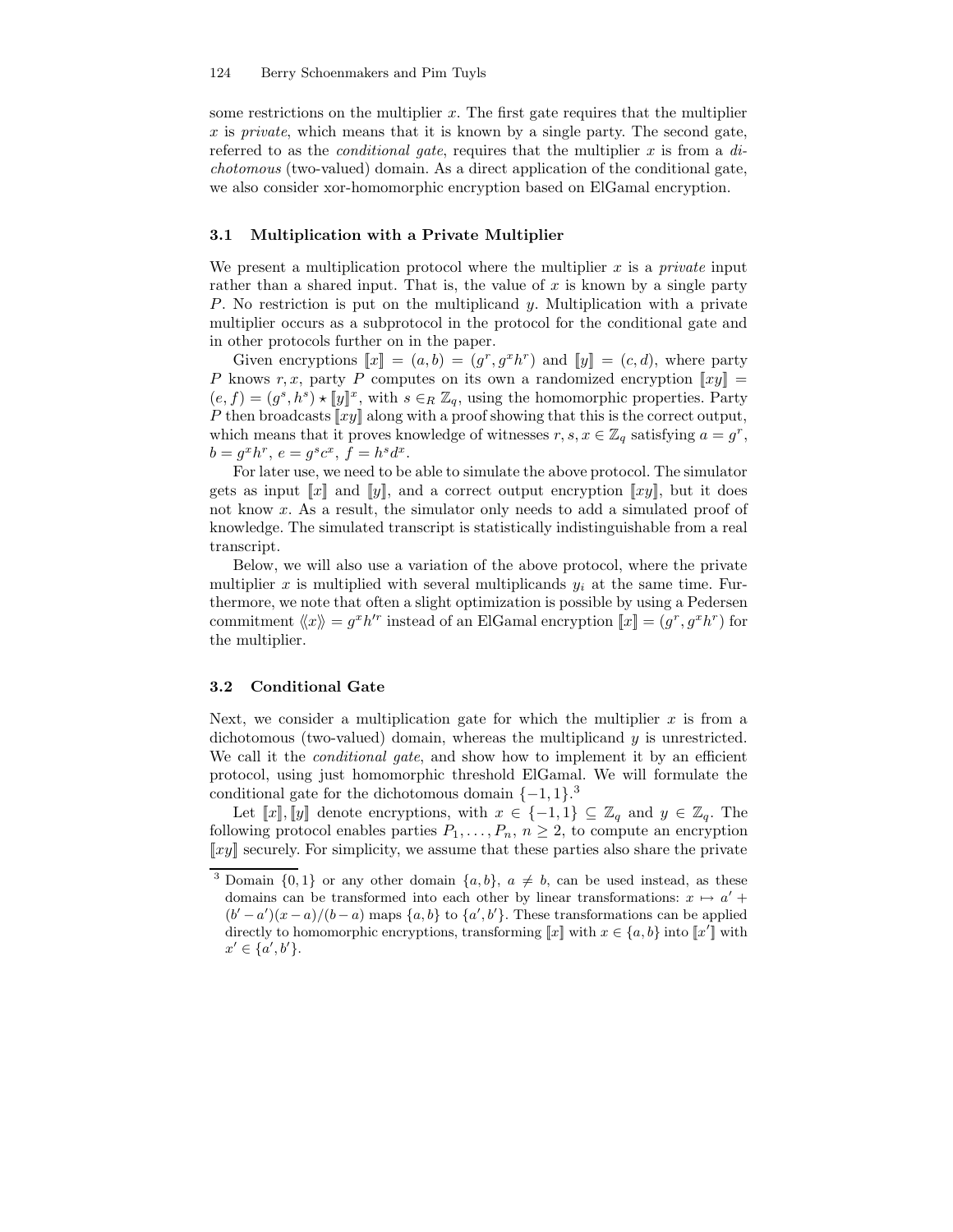key of the  $(t + 1, n)$ -threshold scheme [i], where  $t < n$ . The protocol consists of two phases.

- 1. Let  $x_0 = x$  and  $y_0 = y$ . For  $i = 1, \ldots, n$ , party  $P_i$  in turn takes  $\llbracket x_{i-1} \rrbracket$  and [ $y_{i-1}$ ] as input, and broadcasts a commitment  $\langle s_i \rangle$ , with  $s_i \in_R \{-1, 1\}.$ Then  $P_i$  applies the private-multiplier multiplication protocol to multiplier  $\langle s_i \rangle$  and multiplicands  $[[x_{i-1}]]$  and  $[[y_{i-1}]]$ , yielding random encryptions  $[[x_i]]$ and [ $y_i$ ], where  $x_i = s_i x_{i-1}$  and  $y_i = s_i y_{i-1}$ . If  $P_i$  fails to complete this step successfully it is discarded immediately.
- 2. The parties jointly decrypt  $\llbracket x_n \rrbracket$  to obtain  $x_n$ . If decryption fails because the number of correct shares is insufficient, the entire protocol is aborted. If decryption fails because  $x_n \notin \{-1,1\}$ , each party  $P_i$  is required to broadcast a proof that  $s_i \in \{-1,1\}$ . Parties failing to do so are discarded, and the protocol is restarted (starting again at phase 1). Given  $x_n$  and  $[y_n]$ , an encryption  $\llbracket x_n y_n \rrbracket$  is computed publicly.

The output of the protocol is  $[x_n y_n]$ . Clearly, if all parties are honest,  $x_n y_n =$  $(\prod_{i=1}^n s_i)^2 xy = xy.$ 

Any party may disrupt the protocol for at most one run of phase 1 by picking a value  $s_i$  outside the range  $\{-1,1\}$ . Note that we do not need to require that each  $s_i$  is in  $\{-1,1\}$  in phase 1. For instance, parties  $P_1$  and  $P_2$  may cheat by setting  $s_1 = 2$  and  $s_2 = 1/2$ . Since  $s_1 s_2 = 1$ , this type of "cheating" will go unnoticed in phase 2 if all other parties are honest. However, the security of the protocol is not affected by such "cheating." For  $t < n/2$ , the protocol is robust, allowing up to  $t$  failing parties in total (as the threshold decryption step tolerates) up to t failing parties). For  $n/2 \le t \le n$ , the protocol is not robust, but we will see from Theorem 1 below that the adversary does not get an advantage in this case.

The protocol requires a single threshold decryption only. Since  $x_n \in \{-1, 1\}$  is required to hold, decryption is feasible for the homomorphic ElGamal encryption scheme. As the value of  $x_n$  is statistically independent of x, the value of  $x_n$  does not reveal any information on  $x$ . This is stated in the following theorem, which holds for up to  $t < n$  corrupting parties.

**Theorem 1.** On input  $[\![x]\!]$ ,  $[\![y]\!]$  with  $x \in \{-1,1\} \subseteq \mathbb{Z}_q$  and  $y \in \mathbb{Z}_q$ , the above protocol produces  $\llbracket xy \rrbracket$ , without leaking any additional information on x and y.

*Proof.* The soundness of the proofs in phase 1 of the protocol ensures that  $x_n =$  $x \prod_{i=1}^{n} s_i$  and  $y_n = y \prod_{i=1}^{n} s_i$  Since it is checked in phase 2 that  $x_n \in \{-1, 1\}$ , it follows from  $x \in \{-1,1\}$  that  $\prod_{i=1}^n s_i \in \{-1,1\}$  as well. Therefore,  $x_n y_n = xy$ .

To argue that no additional information on  $x$  and  $y$  is leaked we present the following simulation of the protocol. The simulation takes as input encryptions  $[x]$ ,  $[y]$ , and  $[xy]$ . Given this information, the simulator is able to generate a complete transcript for the protocol, for which the distribution is exactly the same as in real executions of the protocol. If  $\llbracket x_y \rrbracket$  is not available, it may be replaced by a random encryption in  $[0]$ , as done in [CDN01, Theorem 1]. Since the simulator below does not use the shares of the honest parties to simulate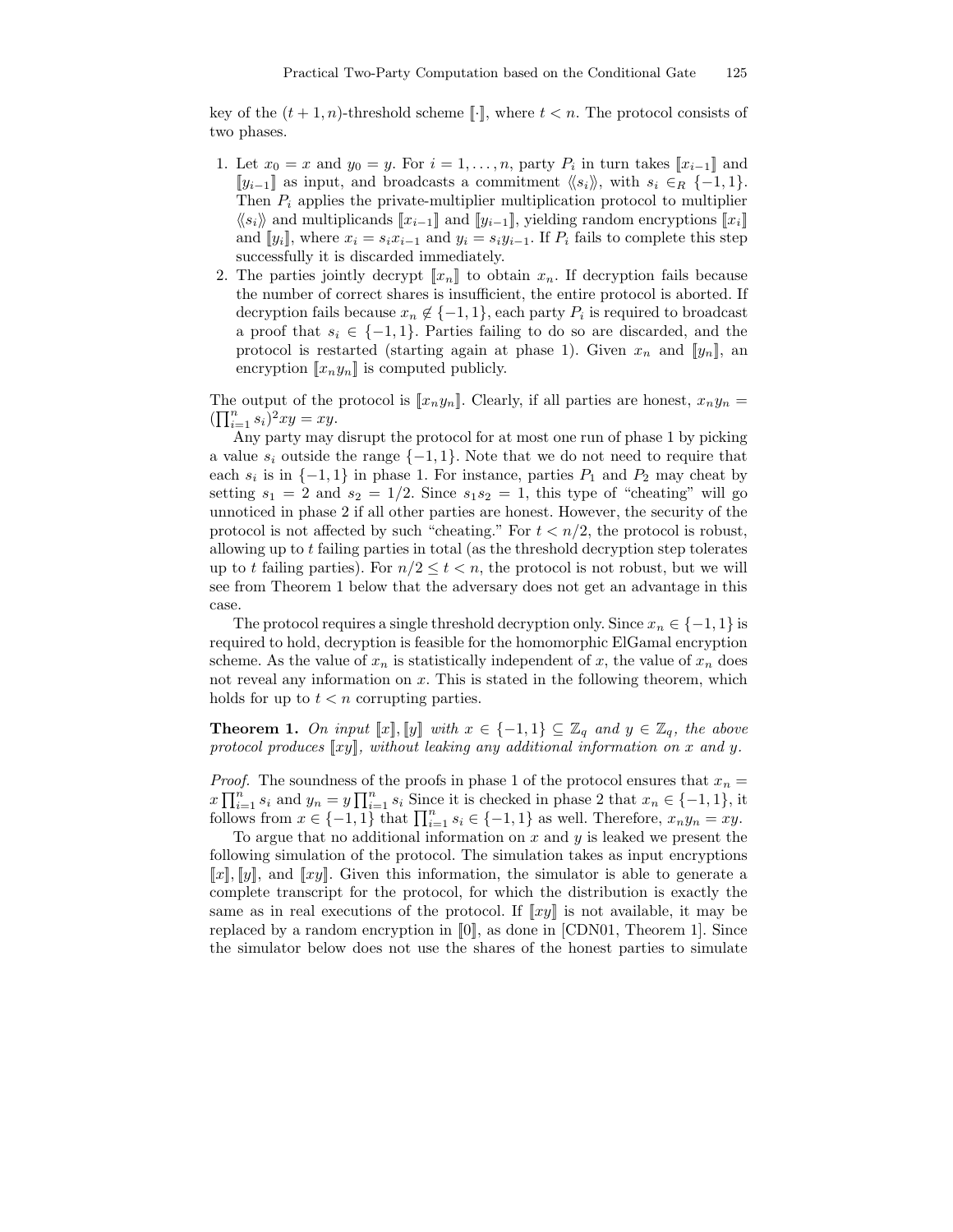decryptions, the simulated transcripts will be indistinguishable (under DDH) from real transcripts for any adversary controlling up to t parties.

Assume that parties  $P_1, \ldots, P_t$  are corrupted, hence collectively form the adversary (the simulator is easily adapted for other sets of corrupted parties). The simulator lets the adversary run phase 1 of the protocol for parties  $P_1, \ldots, P_t$ , each time rewinding the proofs of knowledge used in the private-multiplier multiplication protocol to extract the values  $s_1, \ldots, s_t$ ; if a party fails to provide a correct proof it is discarded. Subsequently, the simulator runs phase 1 for parties  $P_{t+1}, \ldots, P_{n-1}$  as in the real protocol, leaving  $\llbracket x_{n-1} \rrbracket$ , with  $x_{n-1} = s_1 \cdots s_{n-1} x$ , as intermediate encryption. For party  $P_n$ , however, the simulator picks  $s'_n \in R$  ${-S, S}$ , where  $S = \prod_{i=1}^{t} s_i$ , and it computes a commitment  $\langle s'_n x_{n-1} \rangle$  and an encryption  $[[s'_n xy]]$ , from  $[[x_{n-1}]]$  and  $[[xy]]$ , respectively. Writing  $s_n = s'_n x_{n-1}$ , the simulator then simulates the private multiplier multiplication protocol for multiplier  $\langle \n\langle s_n \rangle \rangle$  and multiplicands  $[\![x_{n-1}]\!]$ ,  $[\![y_{n-1}]\!]$  and outputs  $[\![s'_n]\!]$ ,  $[\![s'_n xy]\!]$ , which are the correct outputs since  $s'_n = s_n x_{n-1}$  and  $s'_n xy = s'_n x_{n-1} y_{n-1} = s_n y_{n-1}$ .

The output of phase 1 consists of encryptions  $[[s'_n]]$  and  $[[s'_nxy]]$ . By construction, the simulator is able to perform the decryption in phase 2 itself, producing  $s'_n \in \{-S, S\}$  as output. The simulator for the threshold decryption protocol is used for encryption  $[[s'_n]]$  using  $s'_n$  as an additional input (see Section 2). If decryption fails due to an insufficient number of correct decryption shares, the simulation stops, as in the real protocol. If  $S \notin \{-1,1\}$ , decryption fails and a proof that  $s_i \in \{-1,1\}$  is generated for each party  $P_i$ , by letting the adversary do this for parties  $P_1, \ldots, P_t$  (of which at least one fails), running the real protocol for parties  $P_{t+1}, \ldots, P_{n-1}$ , and using a simulation for  $P_n$ . After discarding the failing parties among  $P_1, \ldots, P_t$ , the simulation is continued by simulating another run of phase 1.

Finally, the simulator computes the encryption  $[[s'_n s'_n xy]] = [[xy]]$ , which is clearly the correct output.  $\Box$ 

If the total number of parties is large compared to the total number of conditional gates to be evaluated, an alternative way to guarantee robustness is to let the parties use encryptions [ $s_i$ ] instead of commitments  $\langle\langle s_i \rangle\rangle$  in phase 1. Again, if  $x_n \notin \{-1, 1\}$  in phase 2, all parties are required to prove that  $s_i \in \{-1, 1\}$ . Failing parties are discarded and their  $s_i$  values are decrypted to correct the value of  $x_n$ .

The performance of the protocol is as follows (analyzing the case that no party is cheating). The performance is determined by the communication complexity (in bits) and the round complexity. In phase 1 each party applies the private-multiplier multiplication protocol, broadcasting about 10 values. For decryption each party broadcasts 3 values at the most. Hence, the communication complexity is  $O(nk)$  where the hidden constant is very small. In general, the round complexity is  $O(n)$ , which is high, but in case of two-party computation it is  $O(1)$ . Also, when many conditional gates are to be evaluated in parallel, one may take advantage of the fact that the order in which parties  $P_1, \ldots, P_n$ execute phase 1 of the conditional gate protocol can be chosen arbitrarily.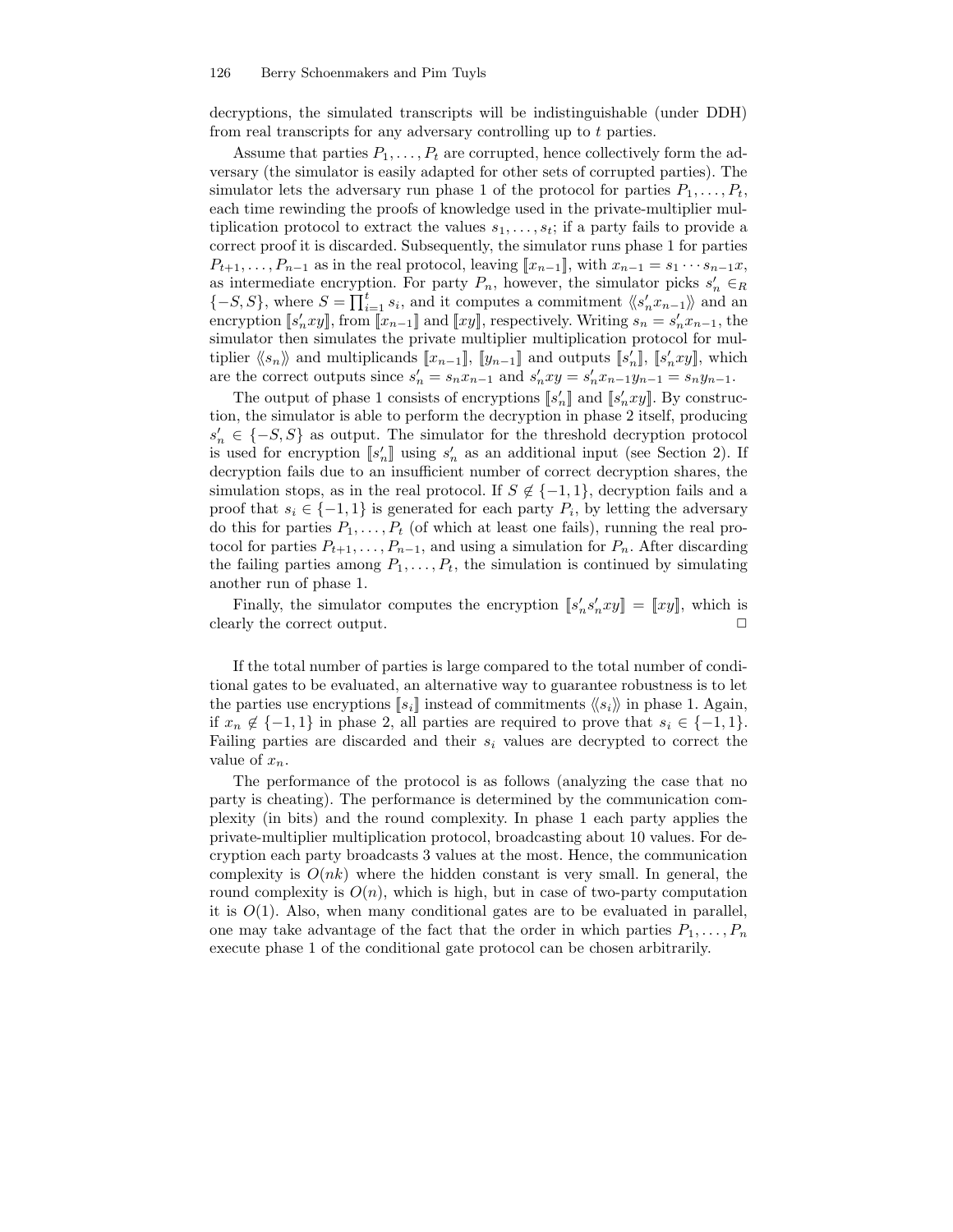### 3.3 XOR-Homomorphic ElGamal Encryption

As a direct application of the conditional gate, we obtain an xor-homomorphic ElGamal encryption scheme. (The converse problem of constructing  $(\mathbb{Z}_q, +)$ homomorphic schemes,  $q > 2$ , from xor-homomorphic schemes, such as the Goldwasser-Micali cryptosystem [GM84], is considered in [KMO01].)

Given  $\llbracket x \rrbracket$ ,  $\llbracket y \rrbracket$  with  $x, y \in \{0, 1\}$ ,  $\llbracket x \oplus y \rrbracket$  is computed as follows, using one threshold decryption (cf. footnote 2):

- 1. Publicly convert  $\llbracket x \rrbracket$  to  $\llbracket x' \rrbracket$  with  $x' = 2x 1 \in \{-1, 1\}.$
- 2. Apply the conditional gate to  $\llbracket x' \rrbracket$  and  $\llbracket y \rrbracket$  to obtain  $\llbracket x'y \rrbracket$ .
- 3. Publicly compute  $\llbracket x x'y \rrbracket$ , which is equal to  $\llbracket x \oplus y \rrbracket$ .

The work per party is very limited, about 13 exponentiations for each conditional gate. In contrast, the Mix and Match approach of [JJ00] would require each party to mix the 4 rows of a truth table for  $x \oplus y$  in a verifiable way (Mix step, requiring 24 exponentiations for blinding the entries and, say,  $6 \times 12$  exponentiations for the correctness proof, using the efficient protocol of [Gro03]), and perform on average 4 plaintext equality tests to find  $\llbracket x \oplus y \rrbracket$  given  $\llbracket x \rrbracket$  and  $\llbracket y \rrbracket$  (Match step, requiring  $4 \times 7$  exponentiations). Hence, the conditional gate provides approximately a ten-fold improvement, counting exponentations.

## 4 Circuit Evaluation

In this section, we briefly describe a protocol for evaluating a given circuit composed of elementary gates. Recall that our elementary gates operate over  $\mathbb{Z}_q$ , except that the first input of a conditional gate is required to belong to a twovalued domain. It is clear that these elementary gates suffice to emulate any Boolean circuit. Specifically, any operator on two bits  $x, y \in \{0, 1\} \subseteq \mathbb{Z}_q$  can be expressed uniquely as a polynomial of the form  $a_0 + a_1x + a_2y + a_3xy$  with coefficients in  $\mathbb{Z}_q$ . Hence, any binary operator can be expressed using at most one conditional gate.

The protocol operates in much the same manner as the protocol for circuit evaluation of, for instance, [CDN01]. For convenience, we assume that the parties  $P_1, \ldots, P_n$  evaluating the circuit are exactly the same as the parties for which the  $(t + 1, n)$ -threshold cryptosystem has been set-up, where  $t < n$ . The circuit is then evaluated in three phases:

- 1. The parties encrypt their inputs using the homomorphic cryptosystem  $\lceil \cdot \rceil$ , and the parties are required to provide a proof of knowledge for their inputs, and possibly that the inputs belong to a dichotomous domain.
- 2. The parties then jointly evaluate the circuit gate-by-gate. Conditional gates at the same depth of the circuit are evaluated in parallel.
- 3. Finally, the parties jointly decrypt the outputs of the circuit.

As described in the previous section, parties failing at some stage in the protocol are discarded immediately. As long as no more than  $t < n/2$  parties fail in total,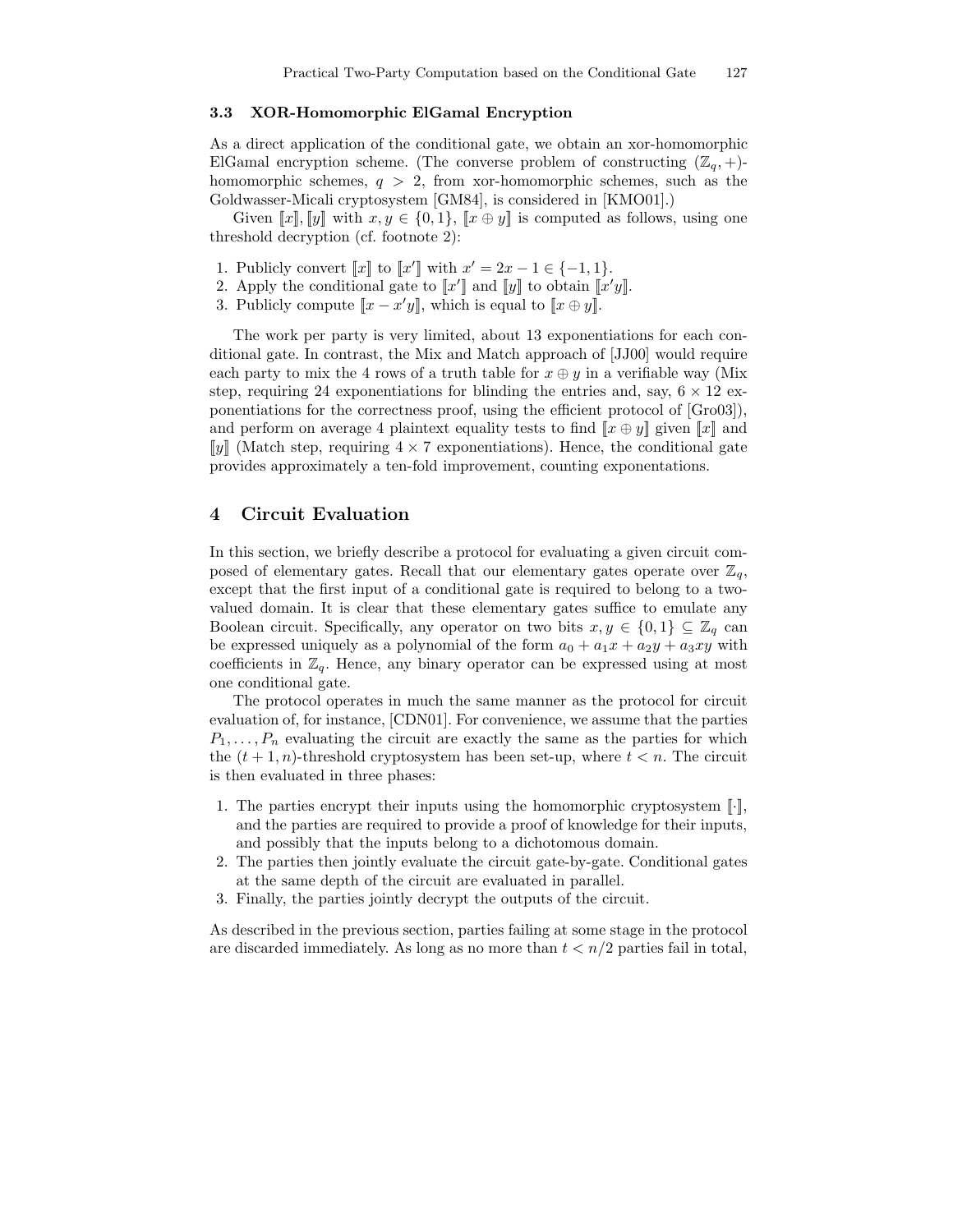the protocol will complete and all parties will learn the output. The case of  $n/2 \leq t < n$  will be discussed below.

The formal security analysis of [CDN01] can be adapted to show that our protocol is secure against a static, active adversary corrupting at most  $t < n$ parties, assuming the intractability of the DDH problem. This follows from the fact that we are able to simulate the multiplication protocols of Section 3 in a statistically indistinguishable manner, provided that the simulator for these protocols is given encryptions of the correct output values. We thus achieve the same level of security as [CDN01]. The important difference is that [CDN01] incorporates a general multiplication gate, for which they need an RSA-like cryptosystem such as Paillier's cryptosystem to get an efficient multiplication protocol, while we incorporate a restricted multiplication gate, for which we have presented an efficient multiplication protocol using the ElGamal cryptosystem.

#### 4.1 Private Outputs

In this section, we propose a new non-interactive protocol for achieving private outputs in the context of secure multiparty computation based on homomorphic threshold cryptosystems. Previous methods require the receiving parties to perform some blinding step, as part of the decryption protocol. For our method, it suffices to know the public keys of the receiving parties.

We need a different method than [CDN01] to deal with private outputs anyway, since their method would require us to decrypt an ElGamal encryption of a random message in  $\mathbb{Z}_q$ . Suppose  $\llbracket m \rrbracket$  is an encryption of a private output for party  $P_i$ , that is, output m is intended for party  $P_i$  only. Briefly, the method of [CDN01] is to let party  $P_j$  first blind encryption  $\llbracket m \rrbracket$  by multiplying it with a random encryption  $\llbracket r \rrbracket$  for some  $r \in_R \mathbb{Z}_q$ . The encryption  $\llbracket m + r \rrbracket$  is then jointly decrypted, resulting in the value  $m' = m + r$ , from which (only) party  $P_i$  is able to compute  $m = m' - r$ . This method critically depends on the ability to decrypt arbitrary messages. Using an RSA-like cryptosystem, such as Paillier's cryptosystem, this is no problem. Using ElGamal encryption, however, we cannot decrypt  $[m + r]$  (see Section 2). A first way out is to adapt the ElGamal decryption step to output  $g^{m+r}$  instead of  $m+r$ ; the receiving party may divide this value by  $g^r$  to obtain  $g^m$  from which m may be determined, assuming m is from a small set.

We note however that in general it is undesirable that interaction with the receiving parties is required to produce private outputs. Therefore, we present a protocol for which no interaction with the receiving party is required. The protocol runs as follows. Let  $(a, b) \in [m]$  be an output intended for party  $P_i$ and let  $h_j = g^{\alpha_j}$  denote  $P_j$ 's public key. Recall from Section 2 that threshold decryption requires each party  $P_i$  to produce the value  $a^{\alpha_i}$  along with a proof of correctness. We modify this step as follows, by releasing  $a^{\alpha_i}$  encrypted under  $P_j$ 's public key and adapting the proof of correctness accordingly: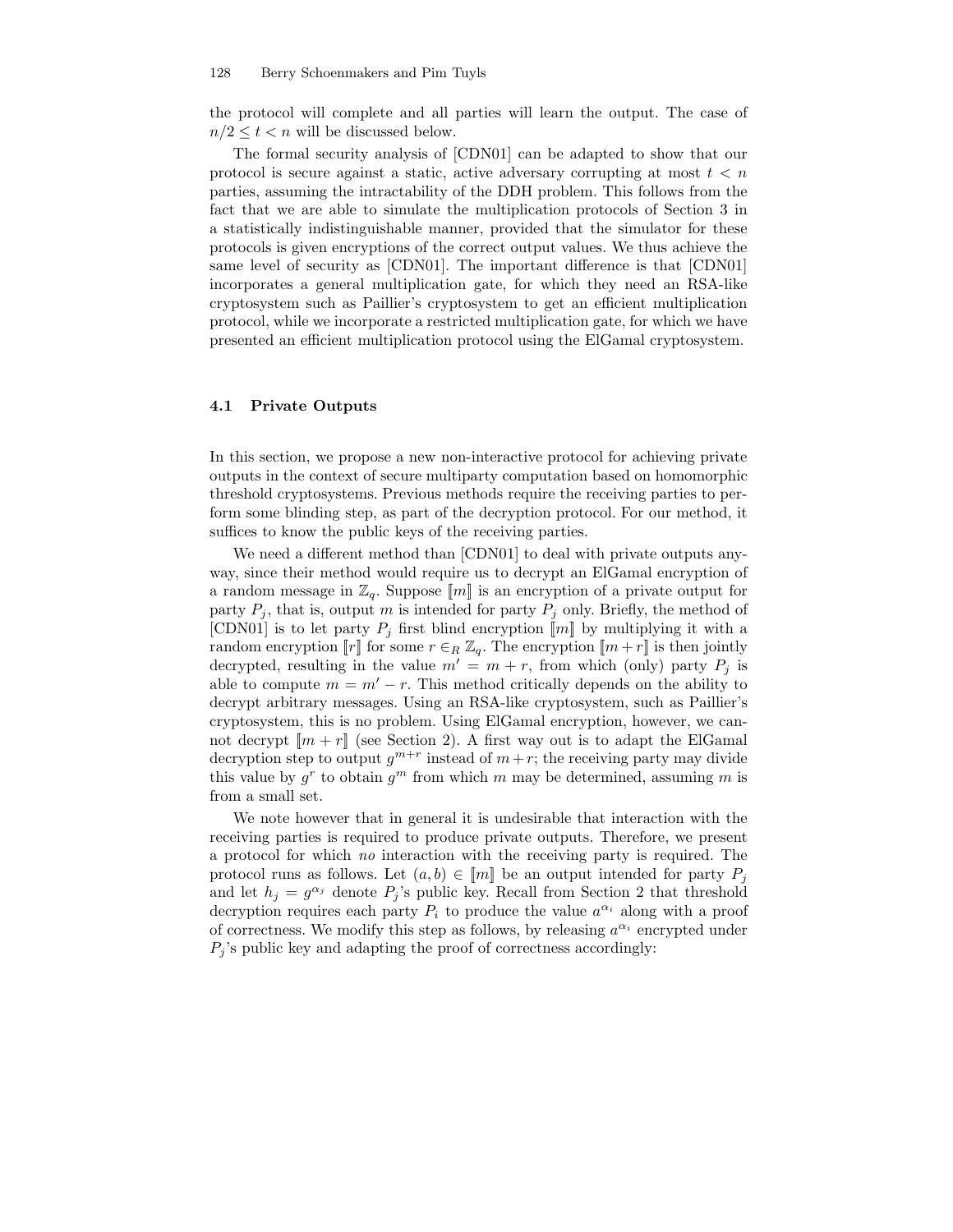1. Each party  $P_i$  outputs an encryption  $(c_i, d_i) = (g^{r_i}, h^{r_i}_j a^{\alpha_i})$  with  $r_i \in_R \mathbb{Z}_q$ along with a proof that it knows  $r_i, \alpha_i$  satisfying

$$
h_i = g^{\alpha_i}, \quad c_i = g^{r_i}, \quad d_i = h^{r_i}_j a^{\alpha_i}.
$$

2. For decryption, party  $P_j$  first uses Lagrange coefficients  $\lambda_i$  to compute the following product for a set of  $t+1$  valid shares  $(c_i, d_i)$ :

$$
\prod_i (c_i, d_i)^{\lambda_i} = (g^{\sum_i \lambda_i r_i}, h_j^{\sum_i \lambda_i r_i} a^{\sum_i \lambda_i \alpha_i}).
$$

Then  $P_j$  decrypts this product using its private key  $\alpha_j$  to obtain  $a^{\sum_i \lambda_i \alpha_i} =$  $a^{\alpha}$ . Party  $P_j$  then proceeds to recover  $g^m = b/a^{\alpha}$ , from which it finds m assuming that m belongs to a relatively small, known subset of  $\mathbb{Z}_q$ .

The protocol requires only a small amount of additional work compared to the basic protocol for decrypting public outputs, where each party  $P_i$  outputs  $a^{\alpha_i}$ along with a proof of correctness (cf. step 1), from which anyone is then able to recover  $a^{\sum_i \lambda_i \alpha_i} = a^{\alpha}$  using  $t + 1$  valid shares (cf. step 2).

## 4.2 Fairness

Recall that  $t$  denotes the maximum number of corrupted parties tolerated by the circuit evaluation protocol. For  $t < n/2$ , that is, the case of a dishonest minority, the protocol achieves robustness. We now extend the protocol to handle the two-party case  $t = 1, n = 2$  (which is a special case of a dishonest majority,  $n/2 \leq t < n$ ).

For the two-party case we give up on robustness, since one cannot prevent one of the parties from quitting the protocol prematurely. If a party chooses to do so, however, it should not gain any advantage from it. If a protocol achieves this property, the protocol is said to be fair.

An important observation for the above circuit evaluation protocol is that neither party gains any advantage from quitting the protocol in phase 1 or phase 2 of the protocol. In particular, consider the case that party  $P_2$ , say, chooses to quit during the threshold decryption step of a conditional gate, for which party  $P_1$  has already produced its decryption share. In that case, only  $P_2$  learns the decrypted value  $x_n$ , but this value cannot possibly give  $P_2$  an advantage, as follows from the simulation in the proof of Theorem 1.

Therefore, to achieve fairness, we only need to protect the decryption of the output values. For this purpose, we will apply a protocol similar to that of [BST01]. In [BST01], however, the protocol steps for achieving fairness are intertwined with the original protocol steps, while in our protocol the additional steps for achieving fairness are strictly limited to the decryption of the output values.

Let an encryption  $(a, b)$  be given. Recall that  $(2, 2)$ -threshold decryption, requires party  $P_i$  to provide  $d_i = a^{\alpha_i}$ ,  $i = 1, 2$ , along with a proof that this value is correct w.r.t. the public key  $h_i = g^{\alpha_i}$  of party  $P_i$ . Instead of directly revealing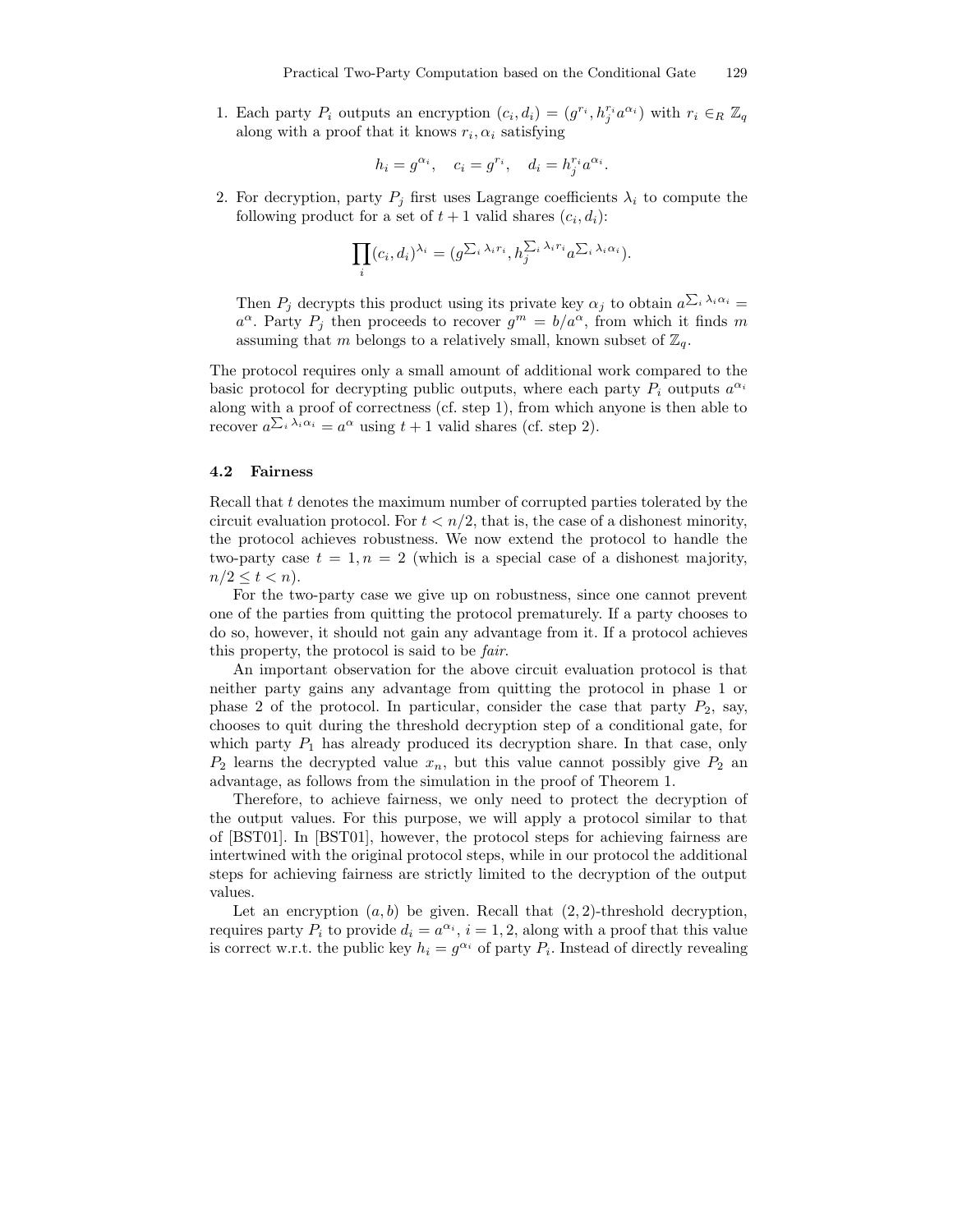this value, we will release it gradually using the following protocol, where  $k$  is a security parameter,  $k < \log_2 q$ , and  $h \in \langle g \rangle$  denotes an additional generator for which  $\log_a h$  is unknown to parties  $P_1, P_2$ :

- 1. For  $i = 1, 2$ , party  $P_i$  chooses  $\epsilon_{ij} \in_R \{0, 1\}$ ,  $\alpha_{ij} \in_R \mathbb{Z}_q$  for  $j = 0, \ldots, k 1$ subject to the condition that  $\alpha_i = \sum_{j=0}^{k-1} \alpha_{ij} 2^j$ . Party  $P_i$  then broadcasts the values  $d_{ij} = a^{\alpha_{ij}} h^{\epsilon_{ij}}, j = 0, \ldots, k-1$  along with a proof that each  $\epsilon_{ij} \in \{0,1\}$  and a proof that  $\prod_{j=0}^{k-1} d_{ij}^{2^j} = a^{\alpha_i} h^{\epsilon}$ , where  $\alpha_i = \log_g h_i$ , for some value  $\epsilon$ .
- 2. Set  $j = k 1$ . Parties  $P_1, P_2$  repeatedly execute the following step. For  $i = 1, 2$ , party  $P_i$  broadcasts values  $\alpha_{ij}, \epsilon_{ij}$ . If these values verify correctly against  $d_{ij}$ , the value of j is decremented and the step is repeated if  $j > 0$ .
- 3. Once  $j = 0$  both parties release  $\epsilon_{i0}$  along with a proof of knowledge for a witness  $\alpha_{i0}$  satisfying  $d_{i0}h^{-\epsilon_{i0}} = a^{\alpha_{i0}}$ .
- 4. Both parties are able to recover the missing value  $a^{\alpha_i}$ , as follows:

$$
a^{\alpha_i} = d_{i0}h^{-\epsilon_{i0}}a^{\sum_{j=1}^{k-1}\alpha_{ij}2^j}
$$

.

At each stage of the protocol, either party is at most one bit ahead of the other party. If one sets  $k = 80$ , for instance, it is clearly infeasible for both parties to compute the missing value  $a^{\alpha_i}$  at step 1, as it requires a search over  $2^k$  possible values for  $\epsilon_{i,k-1}, \ldots, \epsilon_{i0}$ . At each later step, the search space is reduced in size by a factor of two.

The protocol does not leak any information on  $\alpha_i$  beyond what is implied by the output values  $a^{\alpha_i}$ . The protocol can be run in parallel for decrypting multiple outputs at the same time, and the protocol can be combined easily with our protocol for private outputs presented above.

The above protocol achieves a basic level of fairness. In [Pin03] a strengthened notion of fairness for two-party computation is considered, which also addresses the case where one party may be considerably more powerful than the other party; the timed commitments used to resolve this problem, however, critically depend on the hardness of factoring. (The recent paper [GMY04b] describes a way to cover fairness in a universally composable way, for static adversaries. In particular, the result of [CDN01] is extended to cover fairness as well, using a factoring related assumption to achieve timed commitments.) Apart from this difference, the result of [Pin03] is comparable to our result. The difference is that [Pin03] is based on Yao's garbled circuit approach, while our approach is based on homomorphic threshold cryptosystems. In both cases, however, the changes to make the protocol fair are limited to the output stage, where some form of gradual release is used in combination with a method to ensure that commitments opened during gradual release indeed contain the correct output of the computation.

## 5 Relational and Arithmetic Operators

In this section we apply our set of elementary gates over  $\mathbb{Z}_q$  to obtain efficient circuits for basic operations such as integer comparison and integer addition. In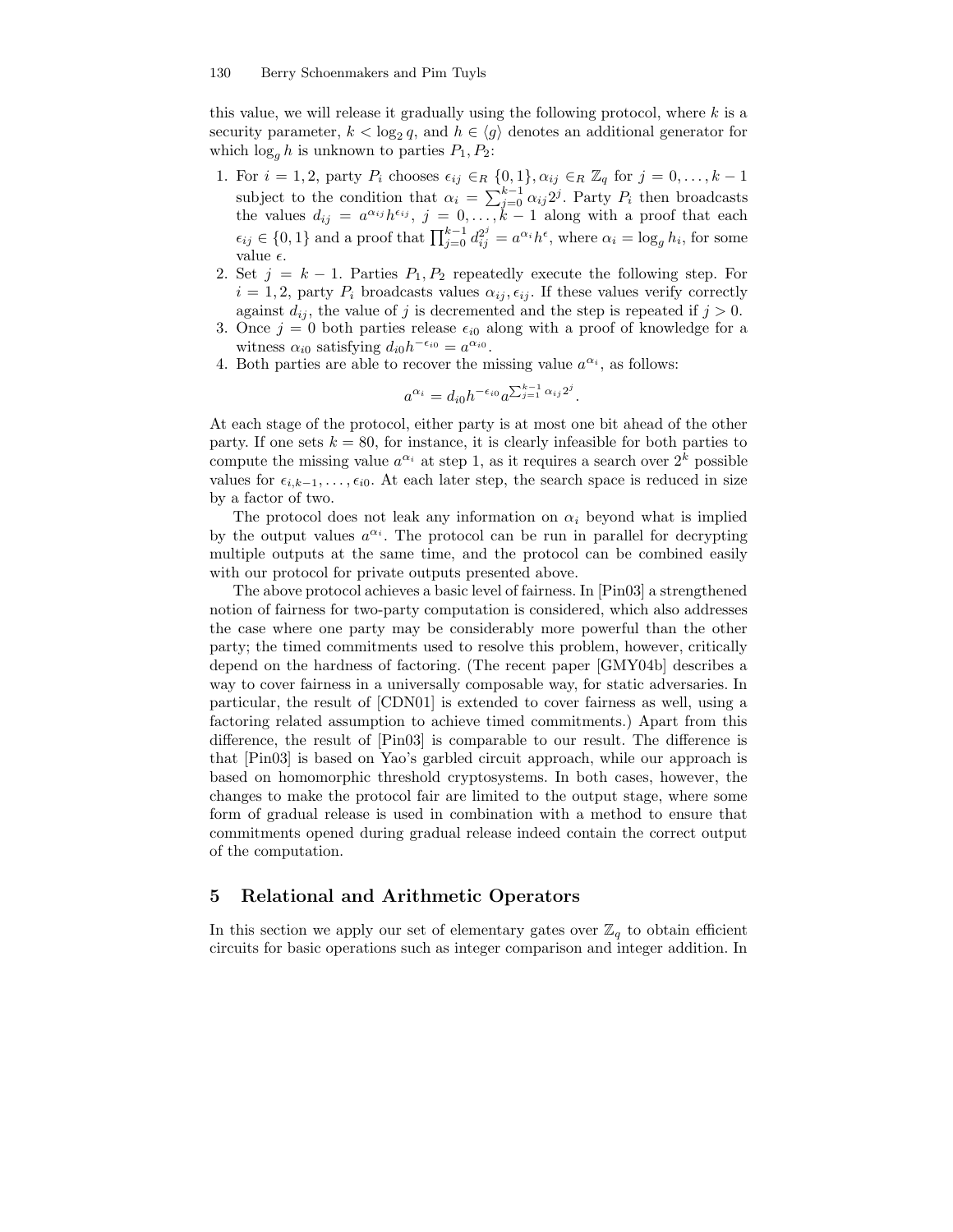most cases, the inputs are required to be given by their binary representations. We consider the general case, in which the circuits operate on encrypted inputs, producing encrypted outputs, such that they can be used as building blocks in constructing circuits for more elaborate functions, either in a two-party setting or in a general multiparty setting.

## 5.1  $sgn(x - y)$

Below, we present an efficient protocol for comparing two (non-negative) integer values  $x$  and  $y$ . The inputs are given as sequences of encrypted bits,  $[x_{m-1}], \ldots, [x_0]$  and  $[y_{m-1}], \ldots, [y_0],$  with  $x = \sum_{i=0}^{m-1} x_i 2^i$ ,  $y = \sum_{i=0}^{m-1} y_i 2^i$ . The output of the protocol consists of an encryption  $[\text{sgn}(x - y)]$ , where sgn denotes the signum function:

$$
sgn z = \begin{cases} -1, z < 0, \\ 0, z = 0, \\ 1, z > 0. \end{cases}
$$

Using that  $x_i^2 = x_i$  and  $y_i^2 = y_i$  for  $x_i, y_i \in \{0, 1\}$ , the general strategy is now to examine the unique multilinear polynomial  $p$  over  $\mathbb{Z}_q$  satisfying  $p(x_0, \ldots, x_{m-1}, y_0, \ldots, y_{m-1}) = \text{sgn}(x - y)$  for all  $x, y, 0 \le x, y < 2^m$ . The problem that remains is to find an efficient circuit (or, equivalently, an oblivious evaluation order) for the polynomial p.

As a first step, we consider the evaluation  $p = s_0$  with

$$
s_{m-1} = 0, \qquad s_{i-1} = s_i + (1 - s_i^2)(x_i - y_i).
$$

Clearly, this results in the correct output value. However, we cannot evaluate the term  $s_i^2$  by means of a conditional gate since  $s_i$  is three-valued  $(s_i \in \{-1, 0, 1\})$ . This is easily resolved by introducing an auxiliary *binary* sequence  $v_i$ , with  $v_i =$  $1 - s_i^2$ :

$$
s_{m-1} = 0, \t s_{i-1} = s_i + v_i(x_i - y_i),
$$
  

$$
v_{m-1} = 1, \t v_{i-1} = v_i - v_i(x_i - y_i)^2.
$$

Now, it is easy to draw up a circuit using  $3m - 2$  conditional gates (using that  $s_{m-1} = 0$  and  $v_{m-1} = 1$  are publicly known values, hence need not be encrypted).

We note that the bits may also be traversed in the opposite direction, starting at the least significant bit. This results in the following sequence, with  $s'_m$  as output:

$$
s'_0 = 0, \qquad s'_{i+1} = (1 - (x_i - y_i)^2)s'_i + x_i - y_i.
$$

This method only needs  $2m - 2$  conditional gates: per iteration, one conditional gate to compute  $x_i y_i$  and one to subsequently compute  $(1 - (x_i - y_i)^2) s'_i$  with  $1 - (x_i - y_i)^2$  as dichotomous multiplier. Here we take full advantage of the fact that the conditional gate does not put any constraints on the multiplicand: whereas a Boolean circuit for  $sgn(x - y)$  requires all intermediate values to be binary, our circuit uses non-binary intermediate values, such as the ternary  $s_i$ 's.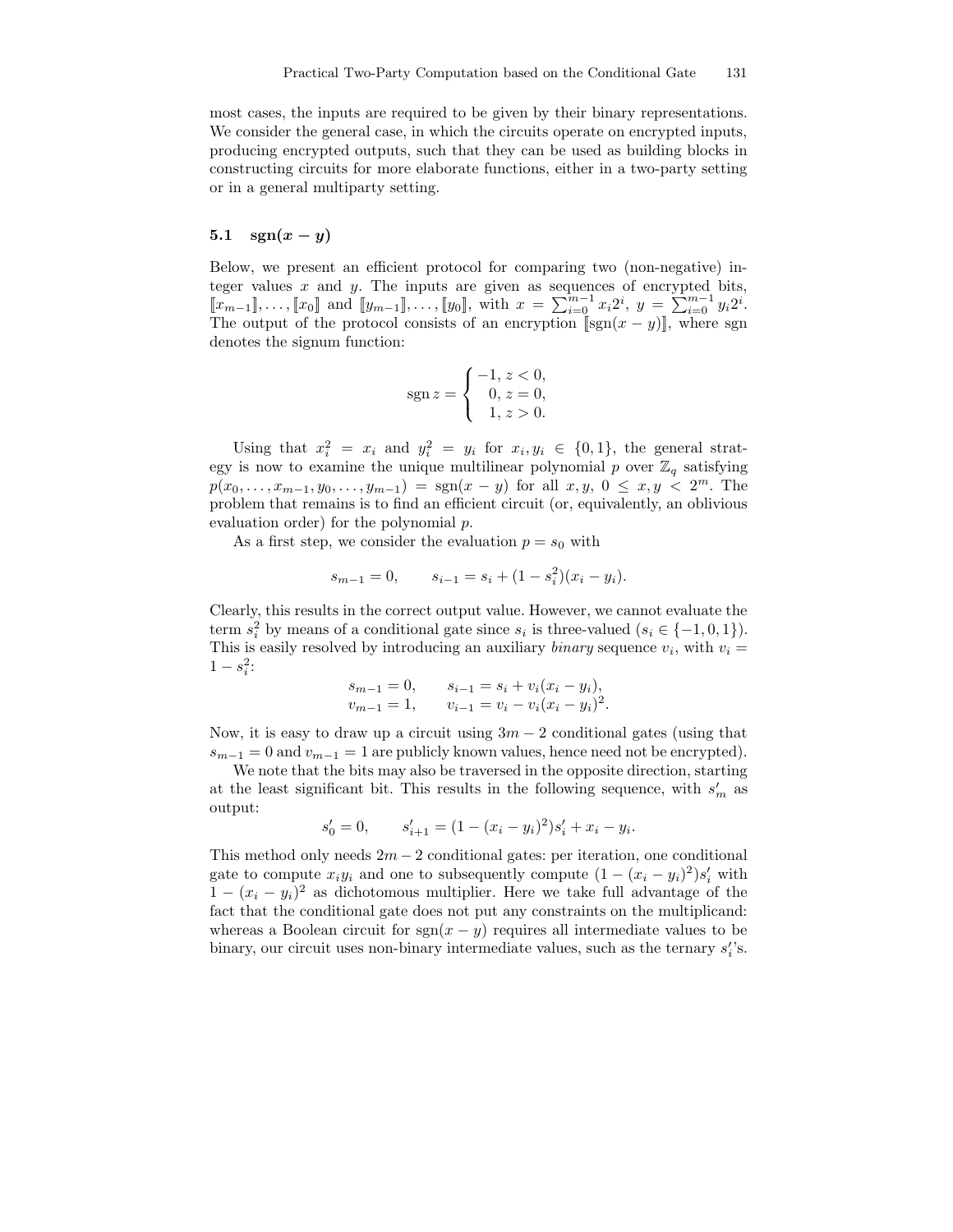## 5.2  $x > y$

The output of  $x > y$  consists of one bit only, which is set to 1 if  $x > y$  and to 0 otherwise. Starting at the least significant bit, the output is given by  $t_m$ , where

$$
t_0 = 0, \qquad t_{i+1} = (1 - (x_i - y_i)^2)t_i + x_i(1 - y_i).
$$

This method requires  $2m-1$  conditional gates. (For comparison we note that the best known circuit using only logical gates requires 5m binary gates, e.g. using the circuit for  $Biger_k(X, Y)$  of [KO02]. Similarly, for computing  $Max(X, Y)$ given  $Biger_k(X, Y)$ , 2m additional gates are required in [KO02], while we can compute the bits of  $z = max(x, y)$  by setting  $z_i = y_i - t_m(x_i + y_i)$ , using only m additional conditional gates.)

We now specialize this solution for  $x > y$  to obtain a solution for Yao's basic millionaires problem [Yao82]. In this case, the protocol is run by two parties, providing  $x$  and  $y$  respectively as *private* inputs. This allows for a much more efficient solution, as the conditional gates can all be replaced by the private-multiplier gates of Section 3.1. The private-multiplier gates can be even optimized slightly by using Pedersen commitments instead of ElGamal encryptions, and using that the multipliers are binary.

The total computational cost of our solution to Yao's millionaires problem, including the cost of the distributed key generation and the decryption of the result, is dominated by the cost of about  $2m$  private-multiplier gates (computing  $[y_i t_i]$  and  $[x_i(t_i - 2y_i t_i - y_i)]$  as intermediate values), which require 6 exponentiations each, hence  $12m$  exponentiations in total (starting at the least significant bit). To the best of our knowledge, this is the most efficient solution to date. Here, we cover the malicious case (unlike many other papers on the millionaires problem, that only deal with the semi-honest case, e.g., [Fis01,NN01,IG03]), but we do not cover fairness. We also note that we do not need an auxiliary trusted party, as in [Cac99], although that paper achieves fairness as well at a relatively low cost. Finally, while most other solutions rely on an RSA-like assumption, our solution is secure under the standard DDH assumption. This is also true for the solution of [KO02], but their solution is much less efficient because their circuits are evaluated using the expensive Mix and Match gates of [JJ00].

#### 5.3  $x = y$

For testing equality of x and  $y$ , the following sequence can be used, where the output  $u_m = 0$  iff  $x = y$ :

$$
u_0 = 0, \qquad u_{i+1} = (1 - (x_i - y_i)^2)u_i + (x_i - y_i)^2.
$$

The order in which the bits are processed is actually irrelevant. This method requires  $2m - 1$  conditional gates, returning the output bit in encrypted form.

The socialist millionaires problem, a variant introduced by [JY96], is to evaluate  $x = y$  for a two-party setting, where  $x, y \in \mathbb{Z}_q$  are the respective private inputs, and the output may be public. The currently best solution is due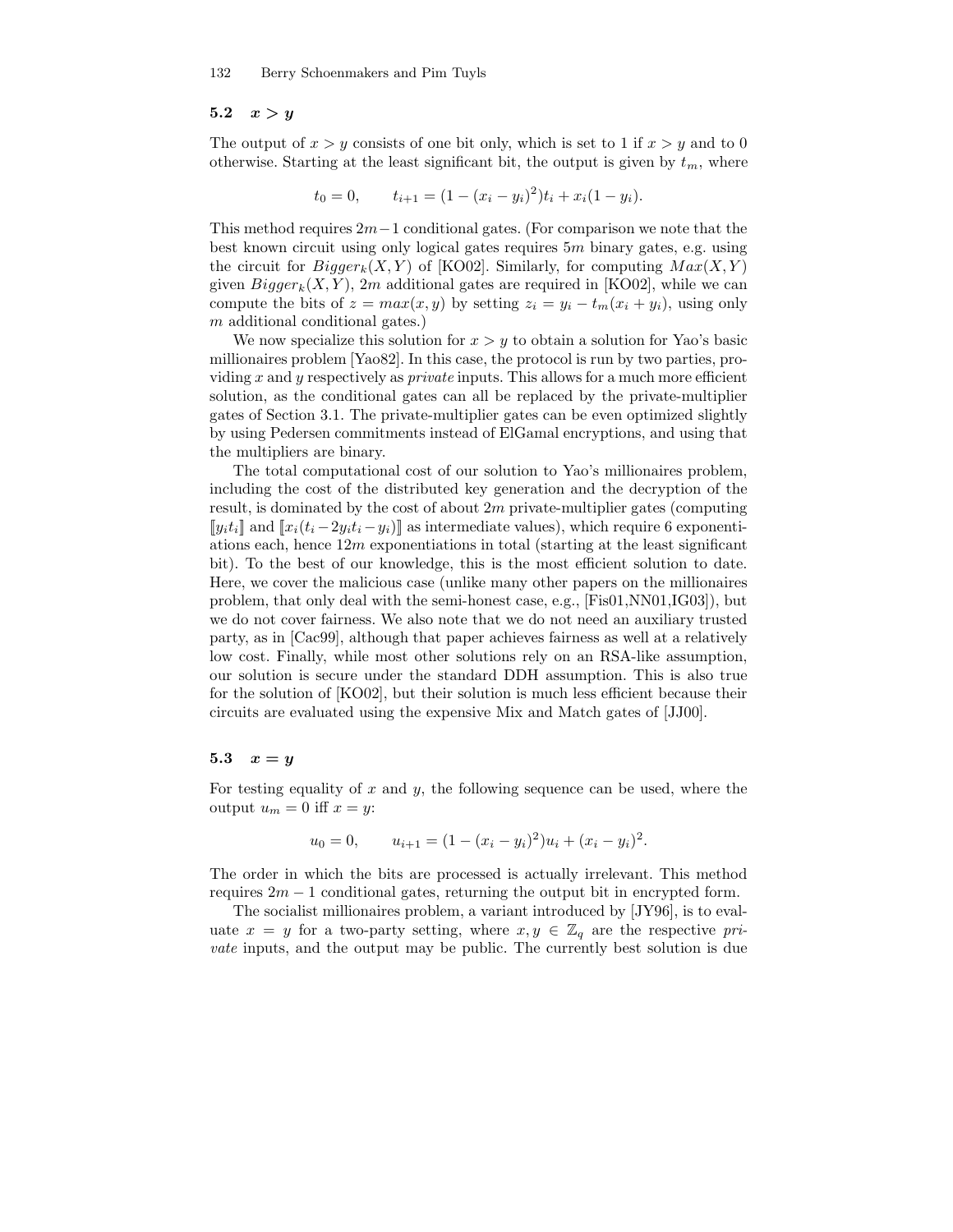to [BST01], using only  $O(1)$  exponentiations, hence without using the binary representations of  $x$  and  $y$ . We obtain a solution in a similar vein as follows. The parties broadcast [x] and [y], resp., and jointly form [r], where  $r \in_R \mathbb{Z}_q$  and neither of the parties knows  $r$ . Using the private multiplier gate, the parties then compute  $[(x - y)r]$ , which is jointly decrypted to obtain  $g^{(x-y)r}$  (rather than obtaining  $(x - y)r$ . If  $g^{(x-y)r} = 1$ , then w.v.h.p.  $x = y$ , otherwise  $x \neq y$ .

## 5.4  $x + y$  and  $x * y$

Given  $[x]$ ,  $[y]$ , one obtains  $[x + y]$  directly using the homomorphic property. A nice application of the conditional gate is that  $\llbracket xy \rrbracket$  can also be computed efficiently, if we assume that  $x$  is given in binary form.

Given  $[x_{m-1}], \ldots, [x_0]$  and  $[y]$ , where  $y \in \mathbb{Z}_q$ , one computes  $[xy]$  using that  $xy = \sum_{i=0}^{m-1} x_i(y^{2^i})$ . This method requires only m conditional gates, whereas a standard Boolean circuit would require  $O(m^2)$  bit multiplications.

# 6 Concluding Remarks

We envision a practical system supporting ad hoc contacts among a large group of peer users. Since efficient DKG protocols for (2, 2)-threshold ElGamal are easily achieved, our results show that any pair of users is able to engage in a twoparty computation for evaluating some dynamically agreed upon function. For example, the circuits of the previous section lead to solutions for tasks of practical interest, such as profile matching, allowing two users with profiles (length  $m$  bit vectors) x and y, resp., to evaluate  $\Delta(x, y) > T$ , where  $\Delta(x, y) = \sum_{i=1}^{m} x_i y_i$  is an example similarity measure and T is a threshold.

Further research is required for a full comparison with some recent approaches to secure (two-party) computation. For instance, an interesting approach is presented in [GMY04a], which is based on committed oblivious transfer instead of homomorphic threshold encryption. The amount of work per gate is comparable to the work for a conditional gate, but the hidden constants for their approach are larger than in our case. This is partly due to the fact that their solution is designed to be universally composable, but remains true if their solution is 'downgraded' to a protocol for static adversaries; per gate, one party uses 5 bit commitments and proves a number of relations for these commitments, followed by a  $\binom{4}{1}$  oblivious transfer. For a full comparison with [GMY04a], our solution needs to be 'upgraded' to a universally composable one, e.g., following the approach of [DN03]. This would provide an interesting alternative, as the extension of [GMY04a] to the multiparty case requires each pair of parties to run their basic two-party protocol for each multiplication gate, while with our approach the parties run a single joint protocol for each conditional gate.

A well-known alternative to the gate-by-gate approach, is Yao's garbled circuit approach for two-party computation. The Fairplay system is designed to evaluate the practical merits of the garbled circuit approach, including some optimizations that will pay off for sufficiently large circuits [MNPS04]. We expect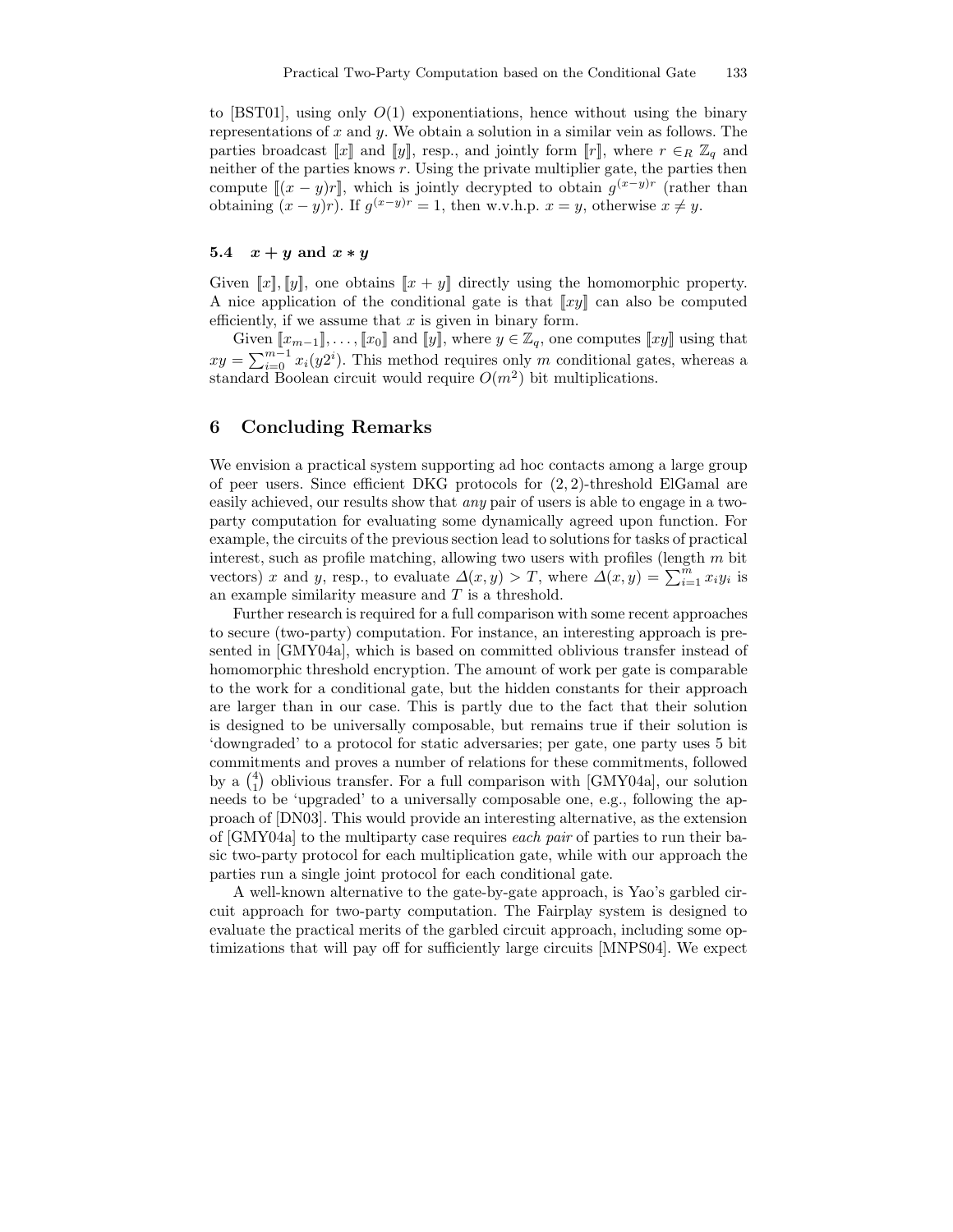a trade-off showing that the garbled circuit approach is best for large circuits whereas a gate-by-gate approach is best for small circuits, or rather circuits for which the number of inputs is proportional to the total number of gates.

Acknowledgements We thank the anonymous referees for their helpful comments.

## References

- [ACS02] J. Algesheimer, J. Camenisch, and V. Shoup. Efficient computation modulo a shared secret with application to the generation of shared safe-prime products. In Advances in Cryptology—CRYPTO '02, volume 2442 of Lecture Notes in Computer Science, pages 417–432, Berlin, 2002. Springer-Verlag.
- [BST01] F. Boudot, B. Schoenmakers, and J. Traoré. A fair and effcient solution to the socialist millionaires' problem. Discrete Applied Mathematics, 111(1– 2):23–36, 2001. Special issue on Coding and Cryptology.
- [Cac99] C. Cachin. Efficient private bidding and auctions with an oblivious third party. In 6th ACM Conference on Computer and Communications Security, pages 120–127. ACM press, 1999.
- [CDN01] R. Cramer, I. Damgård, and J.B. Nielsen. Multiparty computation from threshold homomorphic encryption. In Advances in Cryptology-EUROCRYPT '01, volume 2045 of Lecture Notes in Computer Science, pages 280–300, Berlin, 2001. Springer-Verlag.
- [CDS94] R. Cramer, I. Damgård, and B. Schoenmakers. Proofs of partial knowledge and simplified design of witness hiding protocols. In Advances in Cryptology—CRYPTO '94, volume 839 of Lecture Notes in Computer Science, pages 174–187, Berlin, 1994. Springer-Verlag.
- [CS02] R. Cramer and V. Shoup. Universal hash proofs and a paradigm for adaptive chosen ciphertext secure public-key encryption. In Advances in Cryptology-EUROCRYPT '02, volume 2332 of Lecture Notes in Computer Science, pages 45–64, Berlin, 2002. Springer-Verlag.
- [DJ03] I. Damgård and M. Jurik. A length-flexible threshold cryptosystem with applications. In ACISP 2003, volume 2727 of Lecture Notes in Computer Science, pages 350–364, Berlin, 2003. Springer-Verlag.
- [DN03] I. Damgård and J.B. Nielsen. Universally composable efficient multiparty computation from threshold homomorphic encryption. In Advances in Cryptology—CRYPTO '03, volume 2729 of Lecture Notes in Computer Science, pages 247–264, Berlin, 2003. Springer-Verlag.
- [FH96] M. Franklin and S. Haber. Joint encryption and message-efficient secure computation. Journal of Cryptology, 9(4):217–232, 1996.
- [Fis01] M. Fischlin. A cost-effective pay-per-multiplication comparison method for millionaires. In Progress in Cryptology – CT-RSA 2001, volume 2020 of Lecture Notes in Computer Science, pages 457–471, Berlin, 2001. Springer-Verlag.
- [Gil99] N. Gilboa. Two party RSA key generation. In Advances in Cryptology— CRYPTO '99, volume 1666 of Lecture Notes in Computer Science, pages 116–129, Berlin, 1999. Springer-Verlag.
- [GJKR99] R. Gennaro, S. Jarecki, H. Krawczyk, and T. Rabin. Secure distributed key generation for discrete-log based cryptosystems. In Advances in Cryptology—EUROCRYPT '99, volume 1592 of Lecture Notes in Computer Science, pages 295–310, Berlin, 1999. Springer-Verlag.